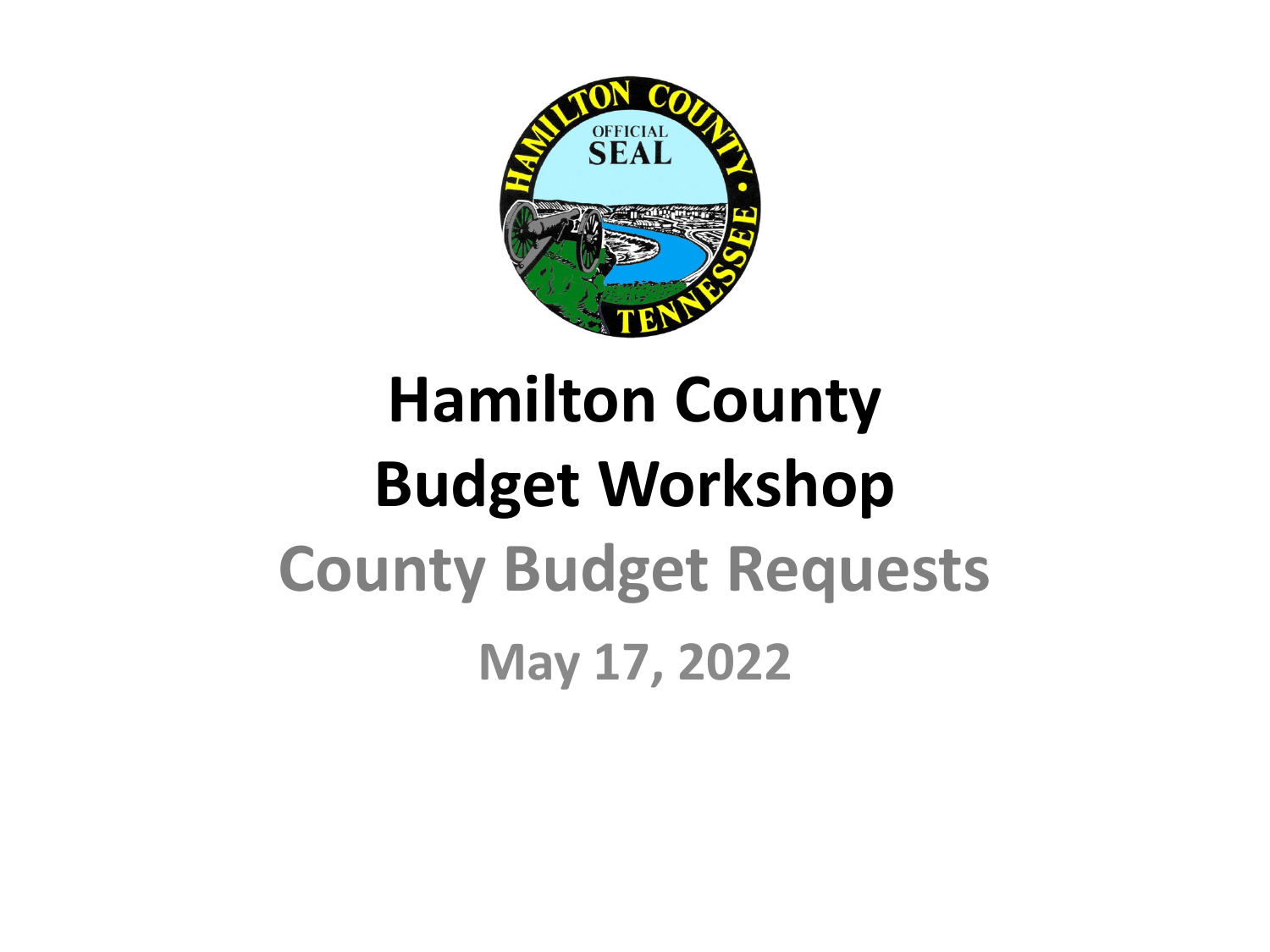# **FY 2023 Budget Key Dates**

- Budget Workshops:
	- Hamilton County Schools (May 10, 2022)
	- **County Budget Requests (May 17, 2022)**
	- Overall County Budget (May 24, 2022)
- Budget Hearings: May 11, 2022
	- Elected Officials and Supported Agencies
- Budget presented to Commission: June 1, 2022
- Commission Vote: **June 29, 2022**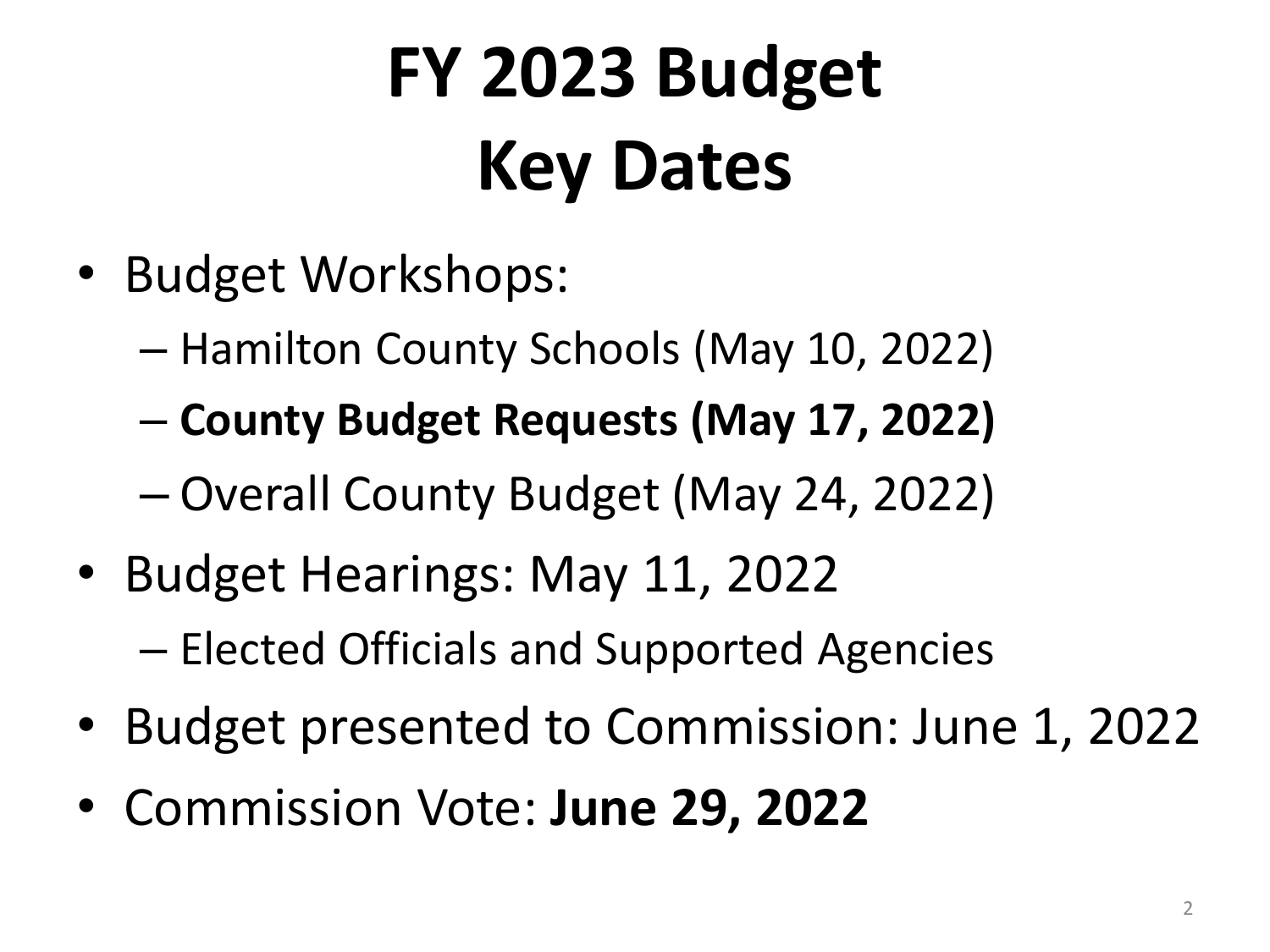### **FY 2023 Budget Requests Key Points**

- Presentation summarizes budget requests for:
	- County General Fund
	- Debt Service Fund
	- Sheriff Special Revenue Fund
		- Narcotics Fund
		- Sexual Offenders Fund
	- Hotel Motel Fund
- Hamilton County Schools
	- Budget request was presented to Commission on May 10, 2022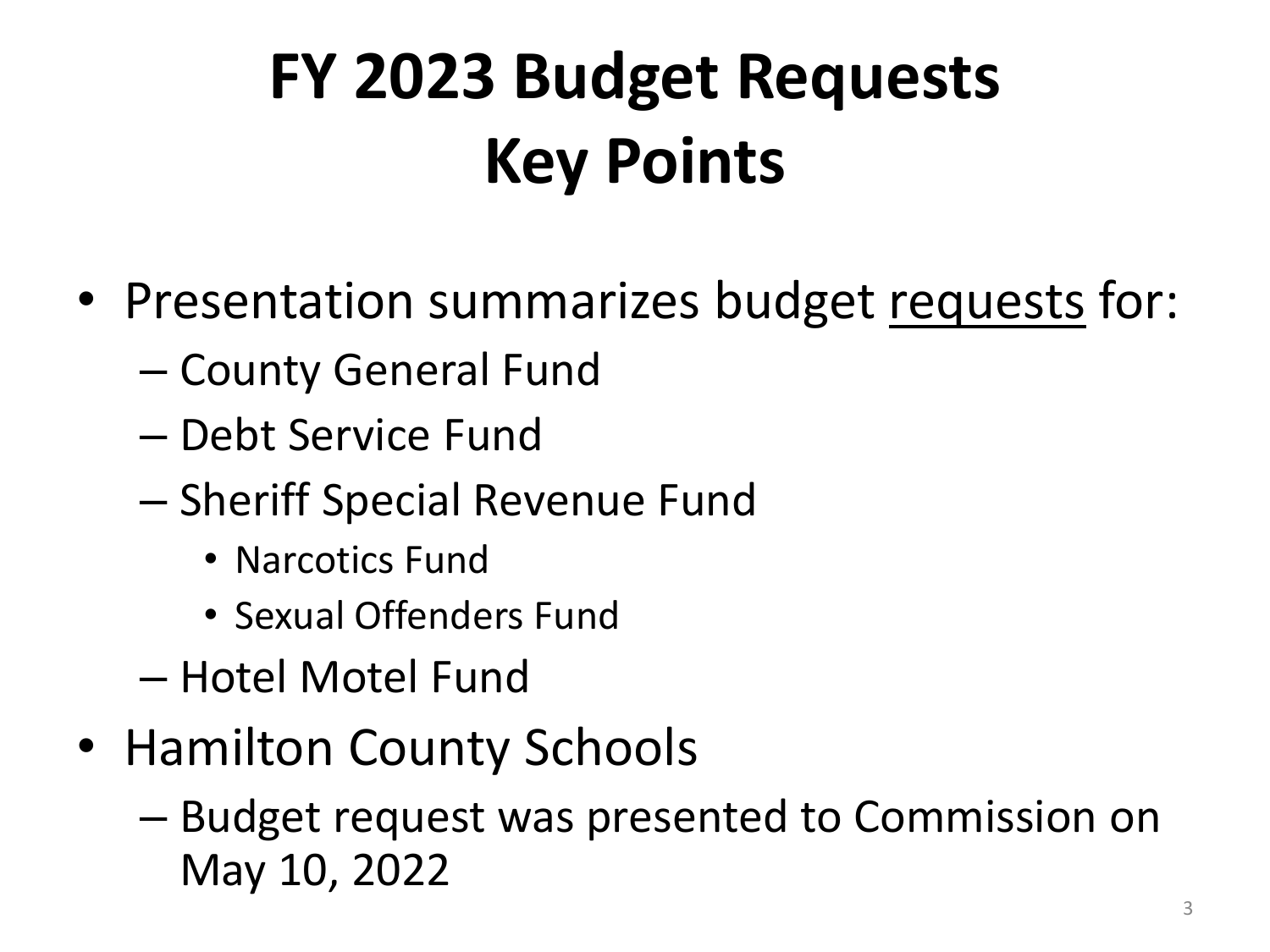# **FY 2023 Budget Challenges**

- 1. Employee Compensation
	- Emergency Medical Services
	- Sheriff (primarily Corrections)
	- Other (nurses, Highway Dept., etc.)
- 2. Maintenance of Effort
- 3. Capital Improvements
- 4. COVID–19 continued recovery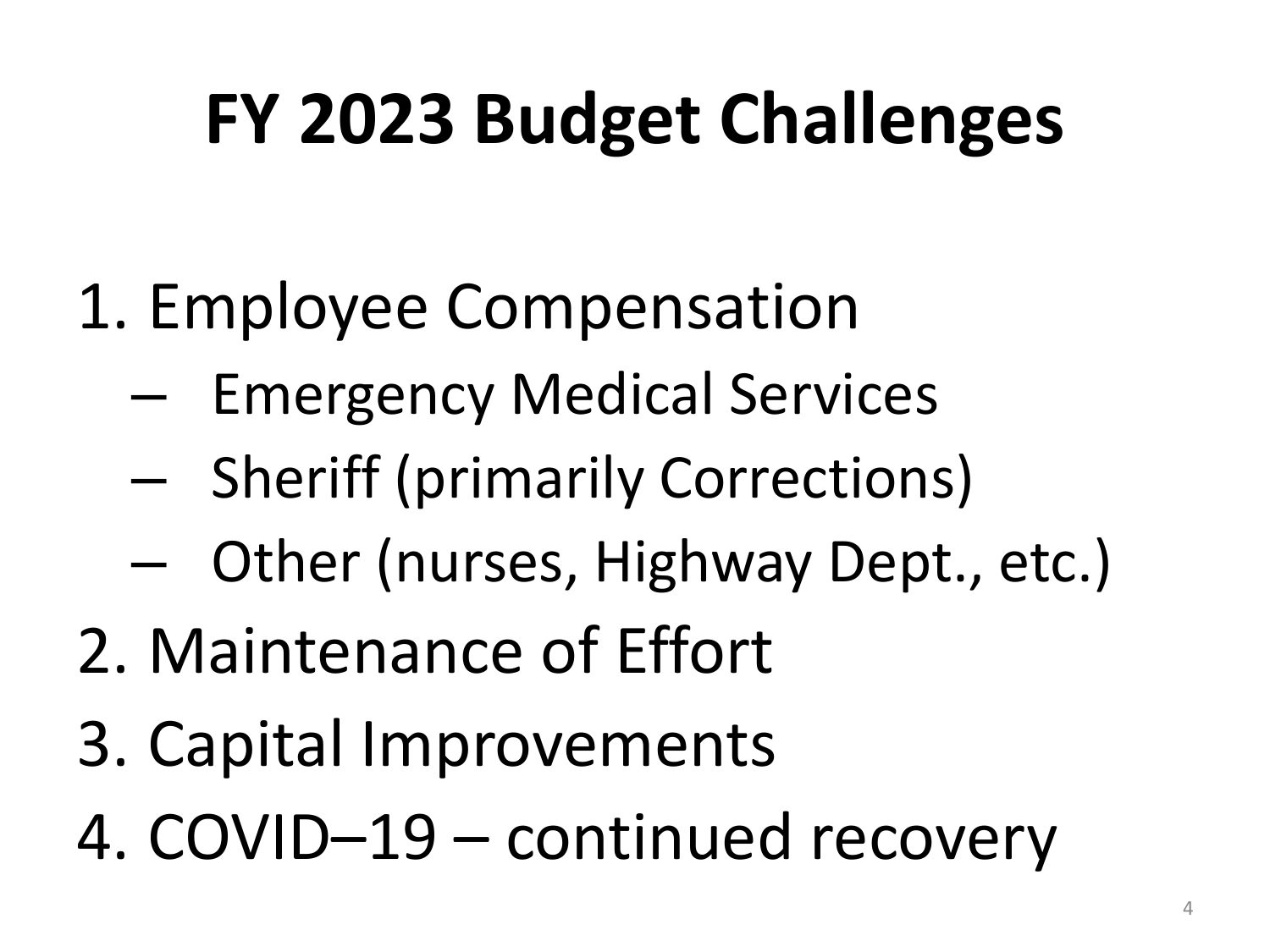### FY 2023 Budget Requests (including Hamilton County Schools)

|                            | <b>FY 2023</b>  | <b>FY 2022</b> |
|----------------------------|-----------------|----------------|
|                            | <b>Requests</b> | <b>Budget</b>  |
| <b>General Fund</b>        | \$326,828,000   | \$284,173,000  |
| <b>Debt Service Fund</b>   | 51,887,000      | 49,065,000     |
| <b>Sheriff Special</b>     |                 |                |
| <b>Revenue Fund</b>        | 484,000         | 484,000        |
| <b>Hotel Motel Fund</b>    | 10,574,000      | 7,358,000      |
| <b>Subtotal, excl. HCS</b> | 389,773,000     | 341,080,000    |
| <b>Hamilton County</b>     |                 |                |
| <b>Schools</b>             | 522,968,000     | 491,959,000    |
|                            | \$912,741,000   | \$833,039,000  |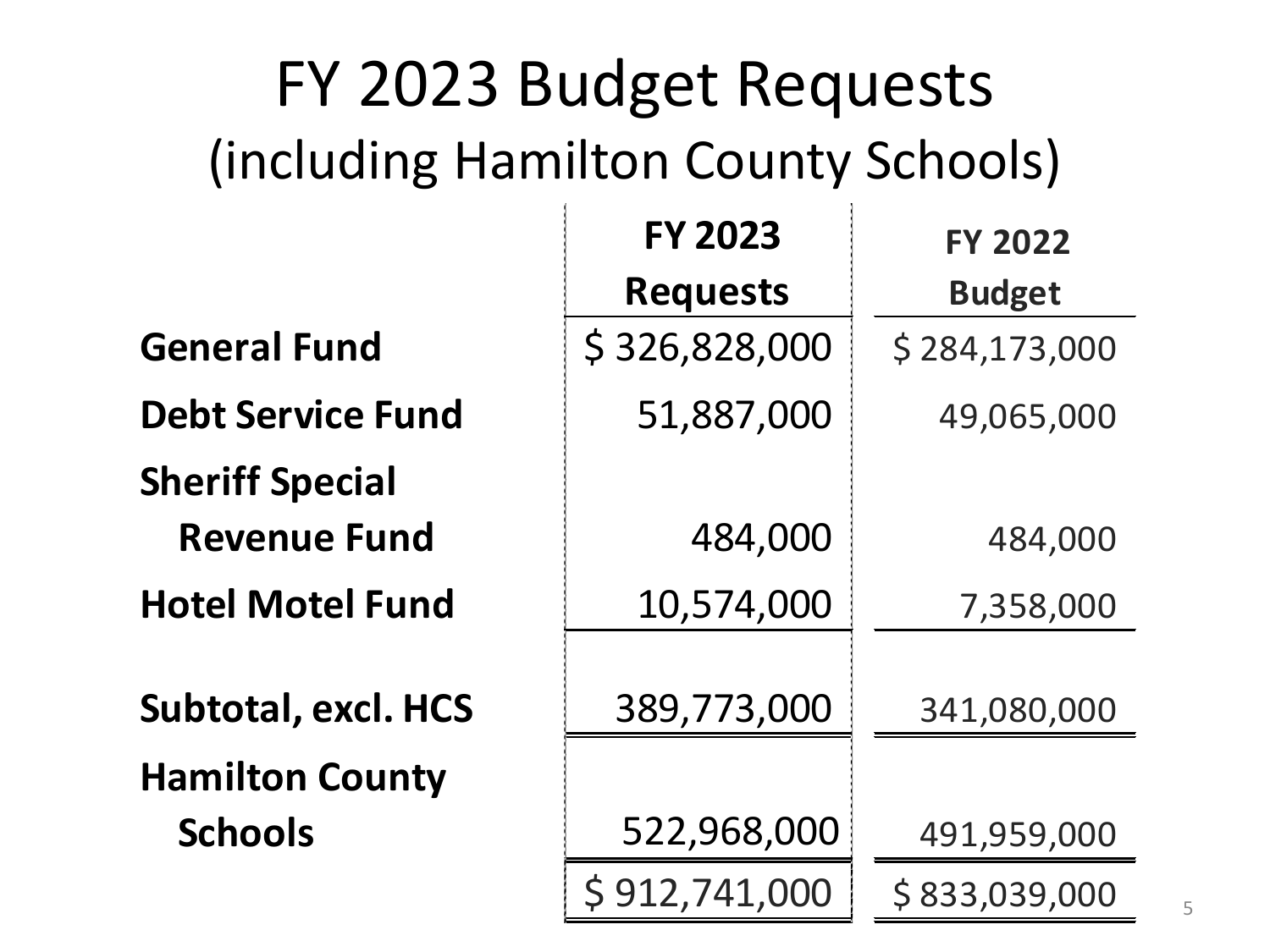### **General Fund Revenues by Source (\$295,405,000)**

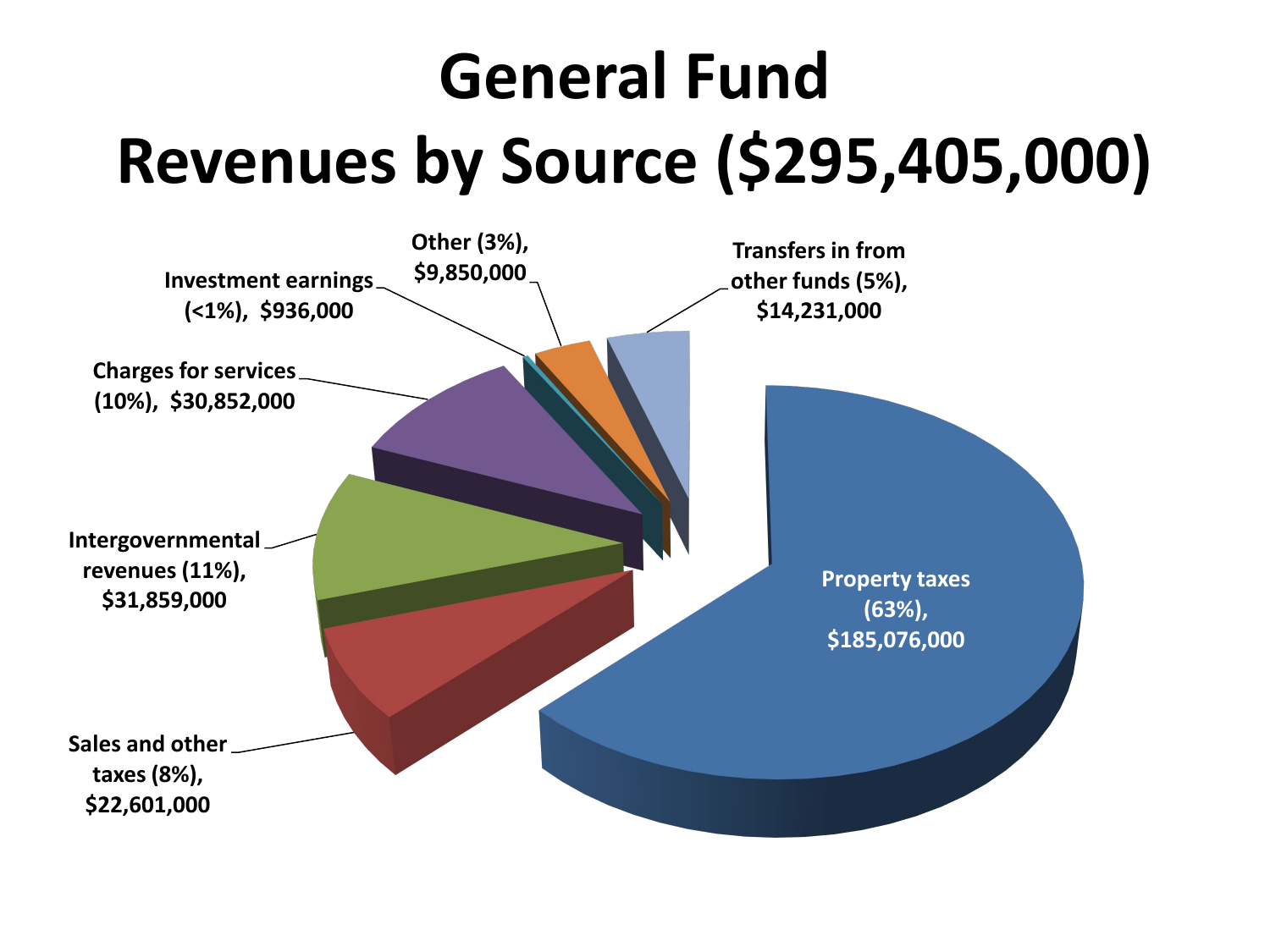### **General Fund Revenues by Source**

|                                      | <b>FY 2023</b><br><b>Requests</b> | <b>FY 2022</b><br><b>Budget</b> |
|--------------------------------------|-----------------------------------|---------------------------------|
|                                      |                                   |                                 |
| <b>Property taxes</b>                | \$185,076,000                     | \$181,083,000                   |
| <b>Sales and other taxes</b>         | 22,601,000                        | 19,703,000                      |
| <b>Intergovernmental revenues</b>    | 31,859,000                        | 35,670,000                      |
| <b>Charges for services</b>          | 30,852,000                        | 25,241,000                      |
| <b>Investment earnings</b>           | 936,000                           | 397,000                         |
| <b>Other</b>                         | 9,850,000                         | 9,236,000                       |
| <b>Transfers in from other funds</b> | 14,231,000                        | 12,843,000                      |
|                                      | 295,405,000                       | \$284,173,000                   |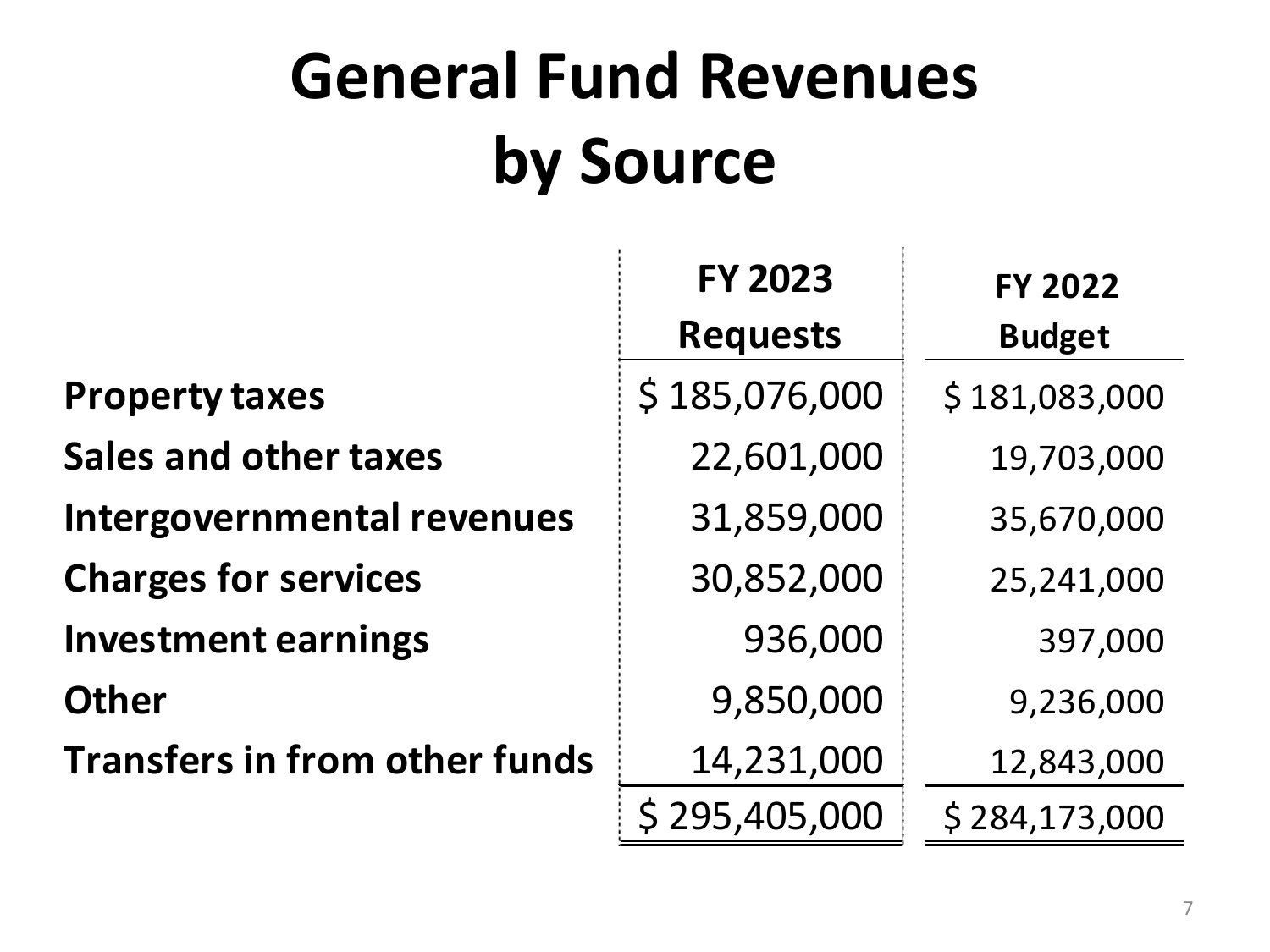# **General Fund Revenues (\$295,405,000)**

- Increase over FY 2022 of **\$11.2 million** (3.9%)
	- $\triangleright$  + \$4.0 million growth in property taxes (2.2%)
	- $\triangleright$  + \$2.6 million growth in sales taxes
	- $\triangleright$  + \$5.0 million growth in ambulance billings
	- $\triangleright$  + \$1.4 million constitutional officer excess fees
	- $\triangleright$  \$2.5 million boarding Federal and State inmates
	- $\triangleright$  \$1.9 million State grant for infrastructure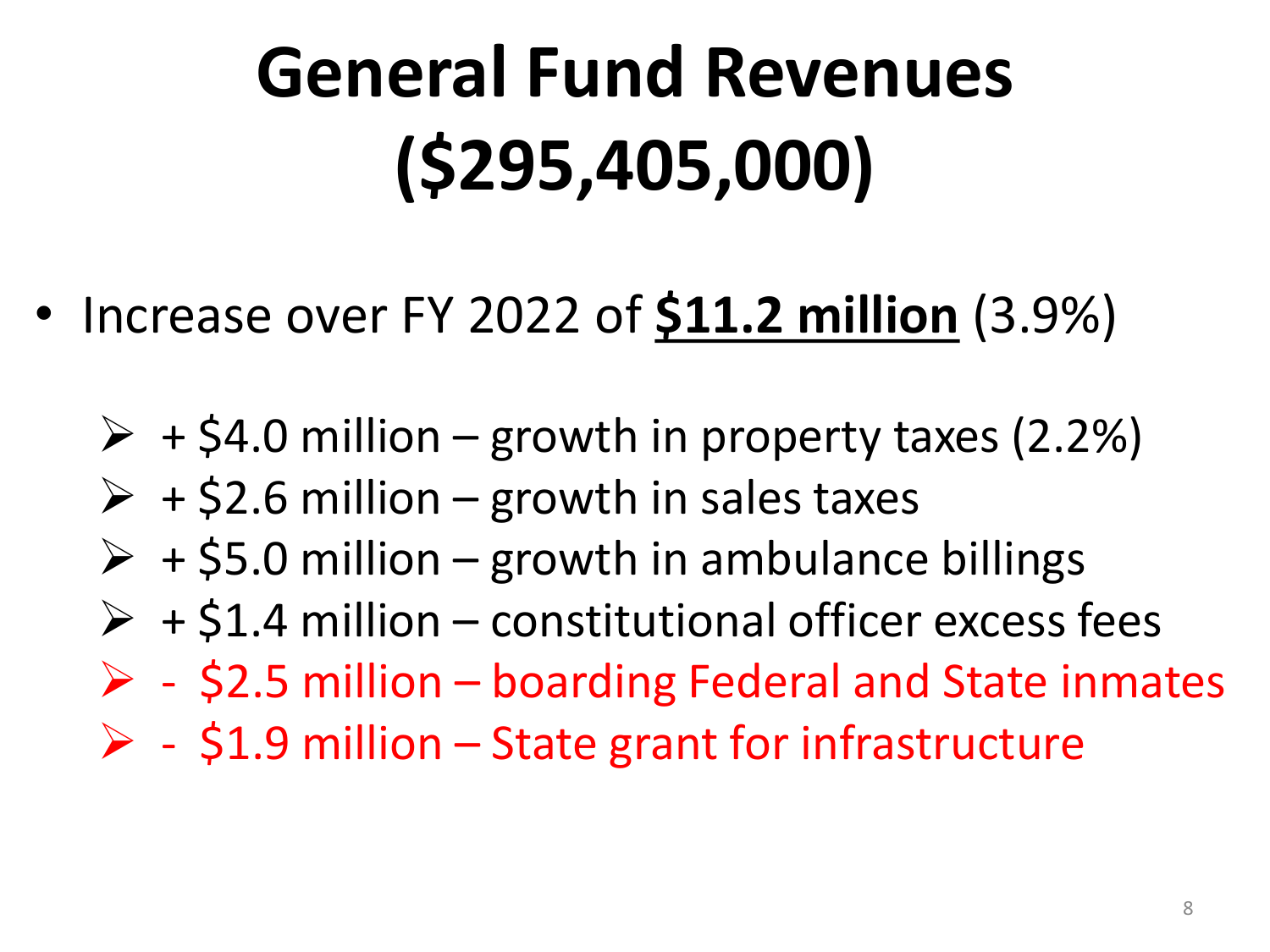### **General Fund Expenditure Requests by Division (\$326,828,000 – 15.0% increase)**

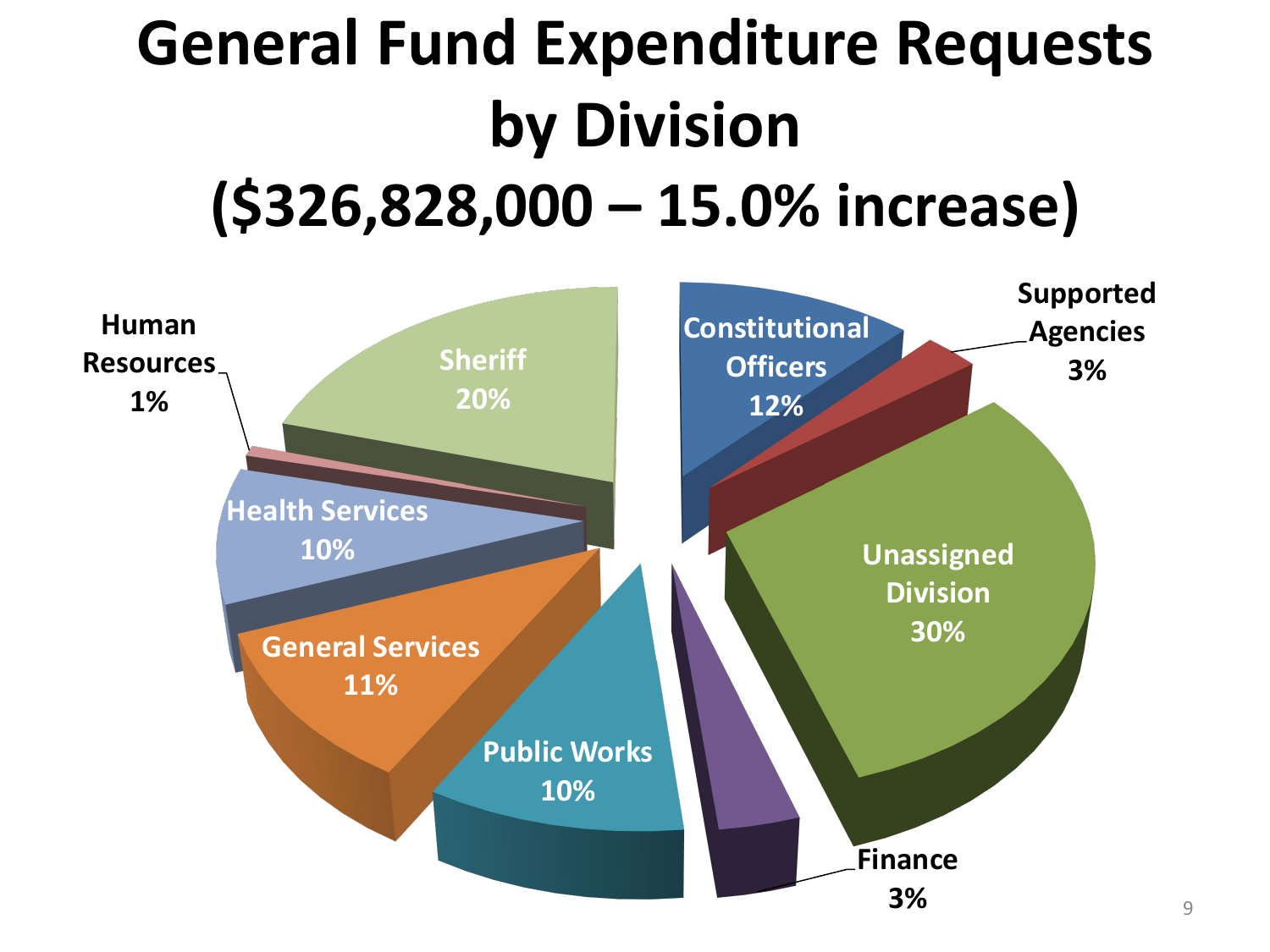### **General Fund Expenditure Requests by Division**

|                                | <b>FY 2023</b>             | <b>FY 2022</b>             |
|--------------------------------|----------------------------|----------------------------|
|                                | <b>Requests</b>            | <b>Budget</b>              |
| <b>Constitutional Officers</b> | 38,900,000<br>$\mathsf{S}$ | 38,416,000<br>$\mathsf{S}$ |
| <b>Supported Agencies</b>      | 8,996,000                  | 4,837,000                  |
| <b>Unassigned</b>              | 99,602,000                 | 78,343,000                 |
| <b>Finance</b>                 | 10,324,000                 | 10,050,000                 |
| <b>Public Works</b>            | 32,750,000                 | 30,696,000                 |
| <b>General Services</b>        | 35,688,000                 | 29,116,000                 |
| <b>Health Services</b>         | 31,113,000                 | 29,893,000                 |
| <b>Human Resources</b>         | 2,490,000                  | 2,316,000                  |
| <b>Sheriff</b>                 | 66,965,000                 | 60,506,000                 |
|                                | \$326,828,000              | \$284,173,000              |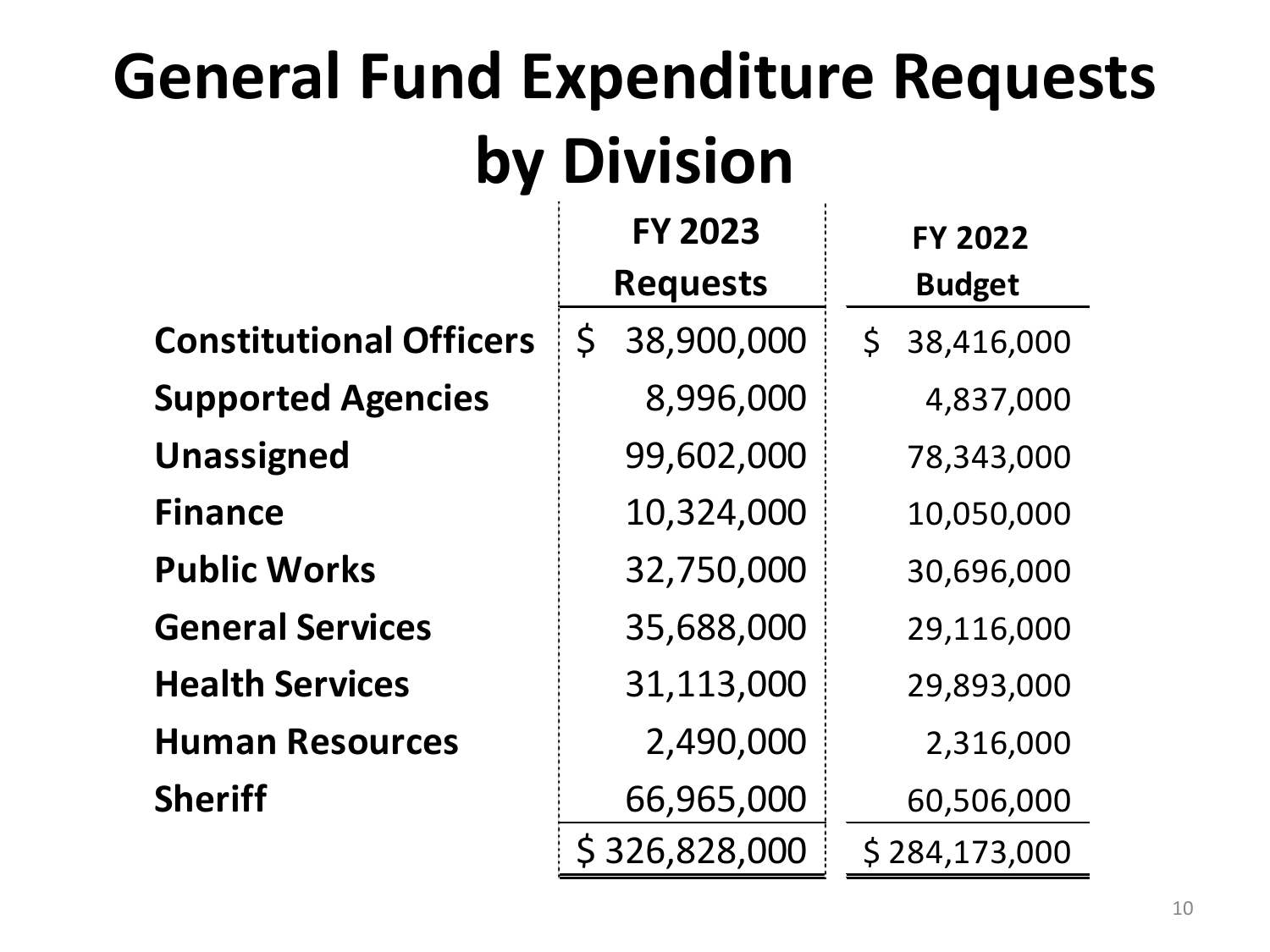### **General Fund Expenditure Requests Constitutional Officers (12%)**

- Total Expenditure Requests: **\$38,900,000**
	- Increase over FY 2022: \$484,000 (1.3%)
- Major changes:
	- → Election Commission \$796,000
	- → Judicial Magistrates \$ 137,000
	- $\triangleright$  Criminal Court Clerk  $\triangleright$  \$191,000
	- $\triangleright$  General Sessions Court  $\cdot$  5 134,000

- 
- 
- 
- 

**Includes multiple departments headed by an elected official and/or constitutional officer**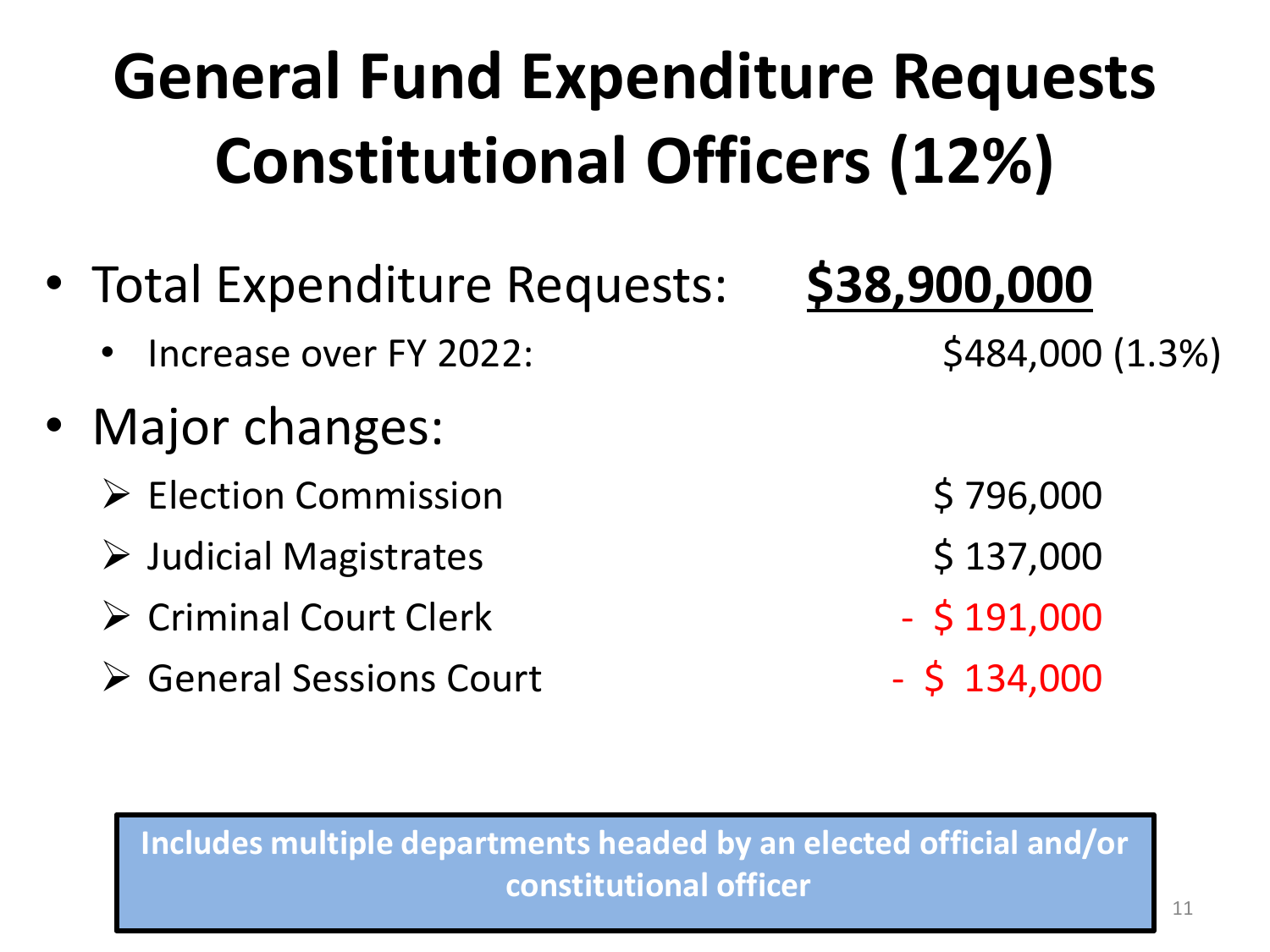### **General Fund Expenditure Requests Supported Agencies (3%)**

- Total Expenditure Requests: **\$8,996,000**
	- Increase over FY 2022: \$4,160,000 (86.0%)
- Major increases:
	- Alton Park Development Corp.  $\frac{1}{5}$  3,568,000
	- Family Justice Center  $\lesssim 176,000$
	- Humane Educational Society \$ 175,000
	- Girls, Inc. (BookWorm) \$ 100,000

- 
- 
- -

**Includes various outside agencies such as the Planning Commission, Erlanger, Humane Educational Society, and others that receive direct support from Hamilton County**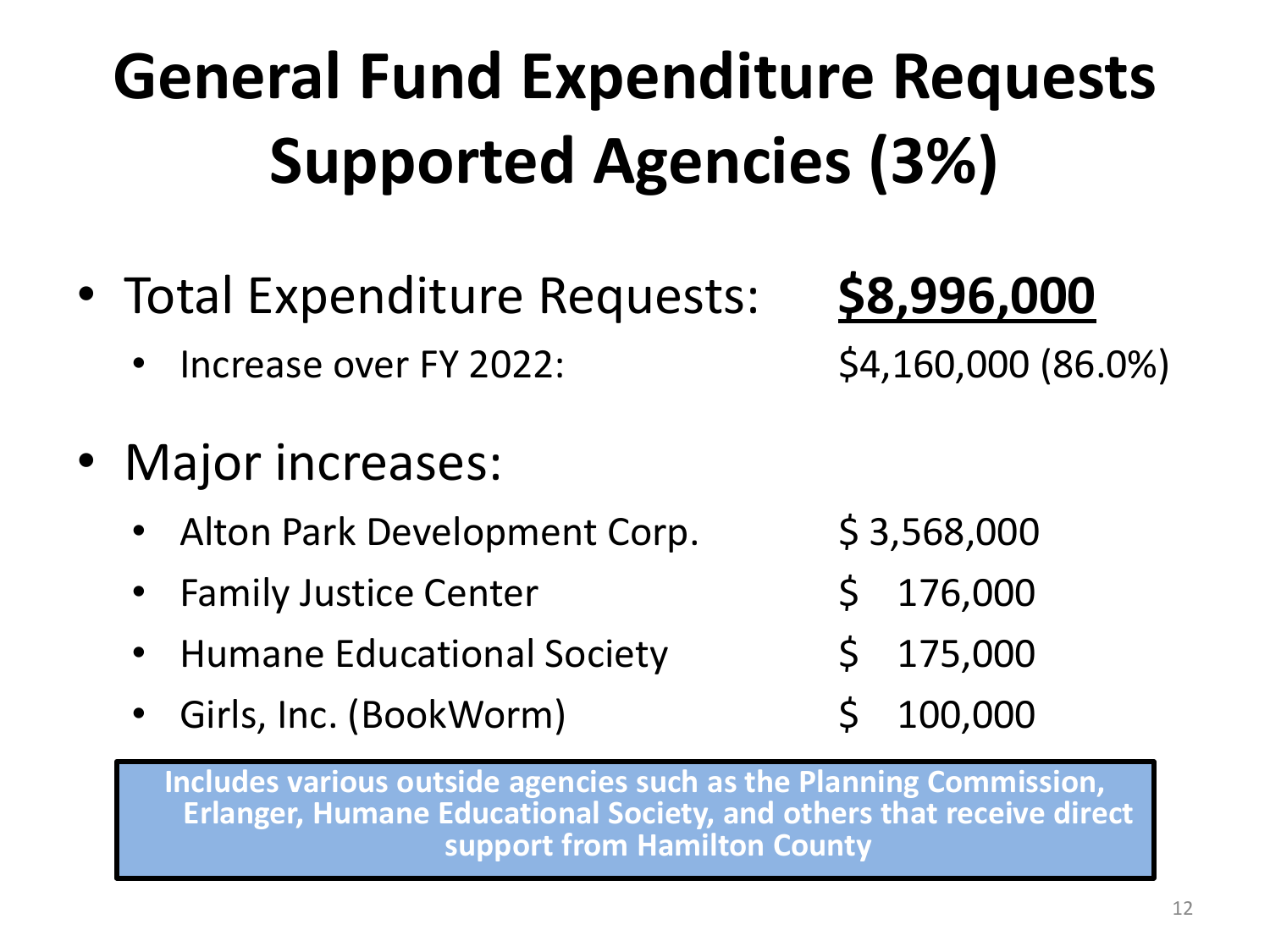### **General Fund Expenditure Requests Unassigned Departments (30%)**

- Total Expenditure Requests: **\$99,602,000**
	- Increase over FY 2022: \$21,258,000 (27.1%)
- Major increases:
	- Capital Outlay \$15,043,000
	- Debt Service Appropriation \$ 2,853,000
	- Volunteer Services 6 2,251,000
	- County Attorney \$ 497,000

**Includes departments and cost centers such as Capital Outlay, Debt Service Appropriation, Commission Office, Mayor 's Office, etc. whose function is not specific to that of the other major divisions**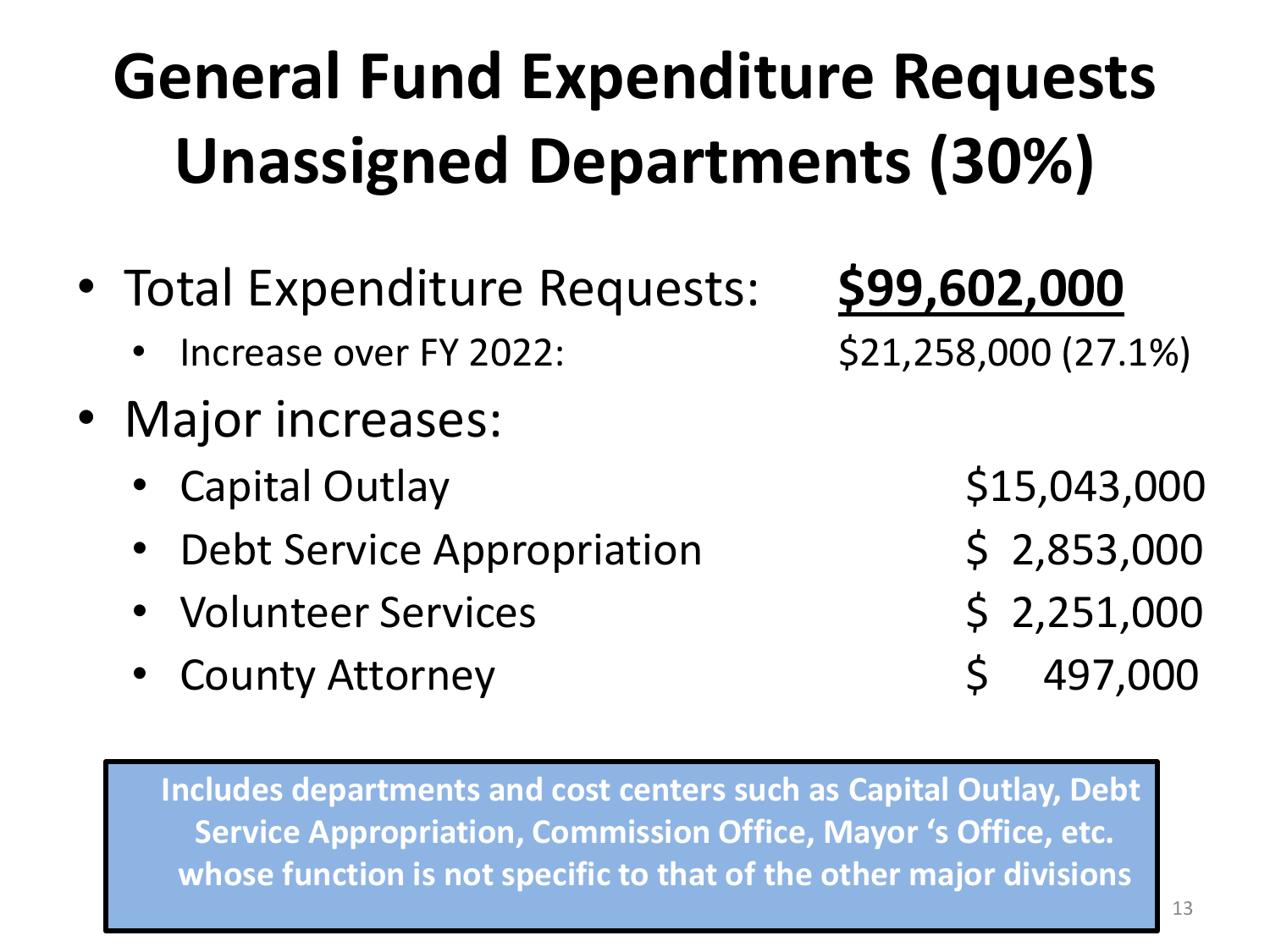### **General Fund Expenditure Requests Finance Division (3%)**

- Total Expenditure requests: **\$10,324,000**
	- Increase over FY 2022: \$274,000 (2.7%)
- Major changes:
	- Accounting Department  $\begin{array}{c} \xi \neq 150,000 \end{array}$
	- Information Technology  $$101,000$

**Encompasses the fiduciary aspects of the County, including Accounting, Payroll, Payables, Ambulance Billing, Procurement & Fleet Management, IT, GIS, Financial Management, Telecommunications, and Records Management**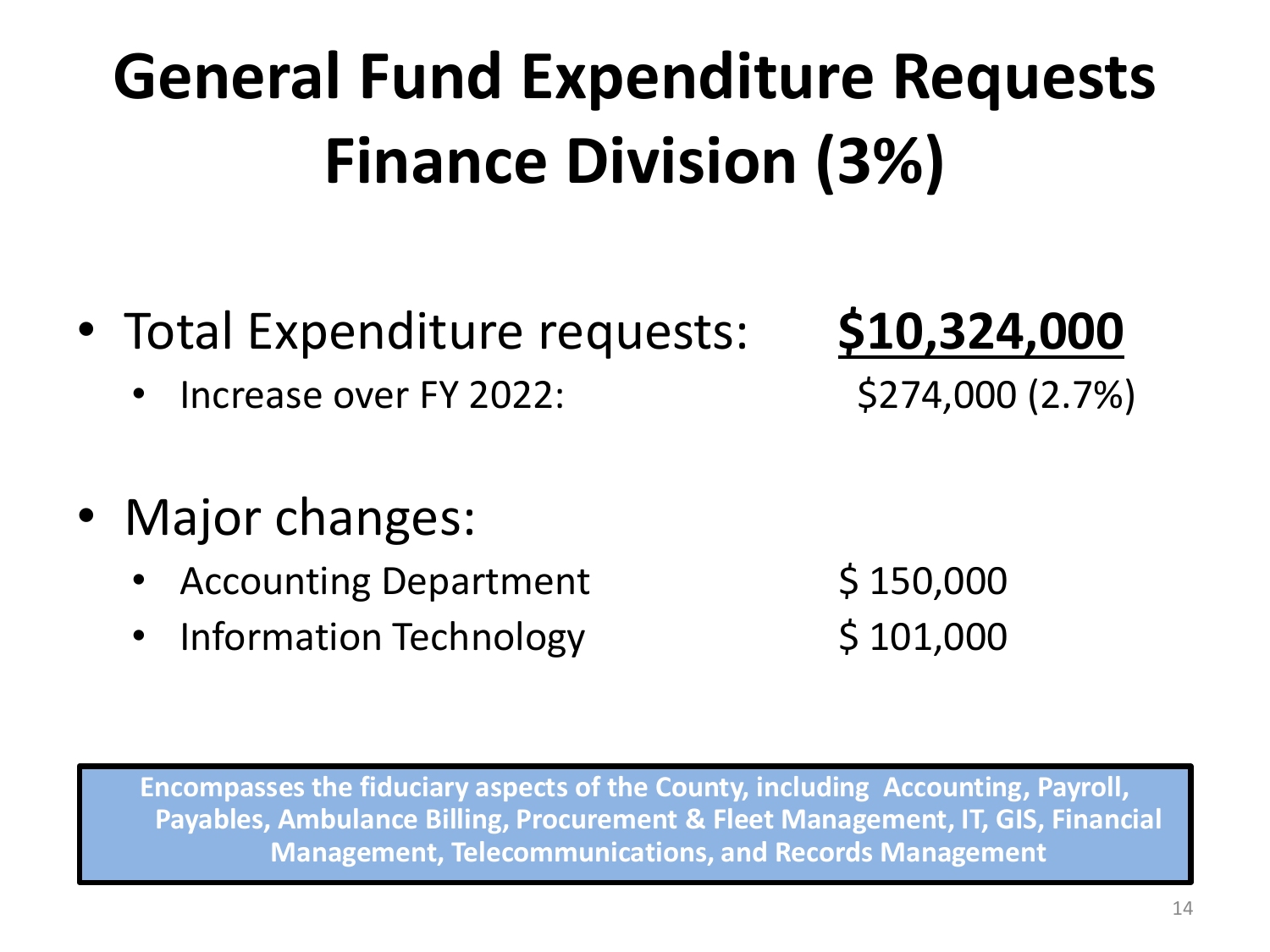### **General Fund Expenditure Requests Public Works Division (10%)**

- Total Expenditure Requests: **\$32,750,000**
	- Increase over FY 2022: \$2,054,000 (6.7%)
- Major increases:
	- Highway and associated departments  $\qquad$  \$ 1,161,000
	- Parking Garages (Cherry St., Health Dept.)  $\leq$  367,000
	- Facilities Maintenance  $\angle$  \$ 334,000

- 
- 
- 

**Responsible for maintaining the County's infrastructure, including Highway, Engineering and Facilities Maintenance, Real Property, Security, Custodial, Recycling, Building Inspection, and Utilities**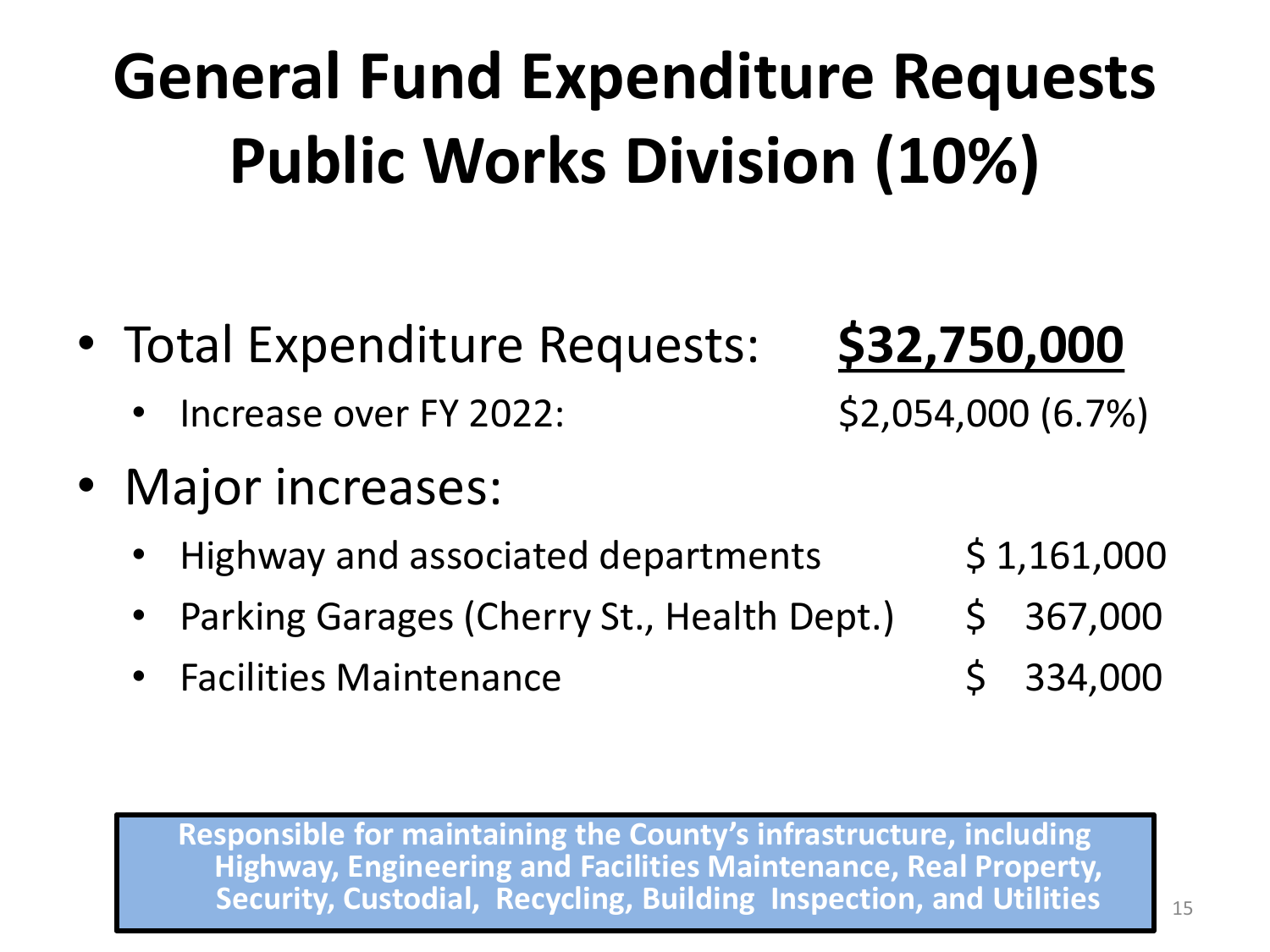### **General Fund Expenditure Requests General Services Division (11%)**

- Total Expenditure Requests: **\$35,688,000**
	- Increase over FY 2022: \$6,572,000 (22.6%)

- Major increases:
	- Emergency Medical Services: \$ 4,820,000
	- Parks and Recreation  $\zeta$  1,575,000

#### **Includes Emergency Medical Services, Corrections, Parks & Recreation**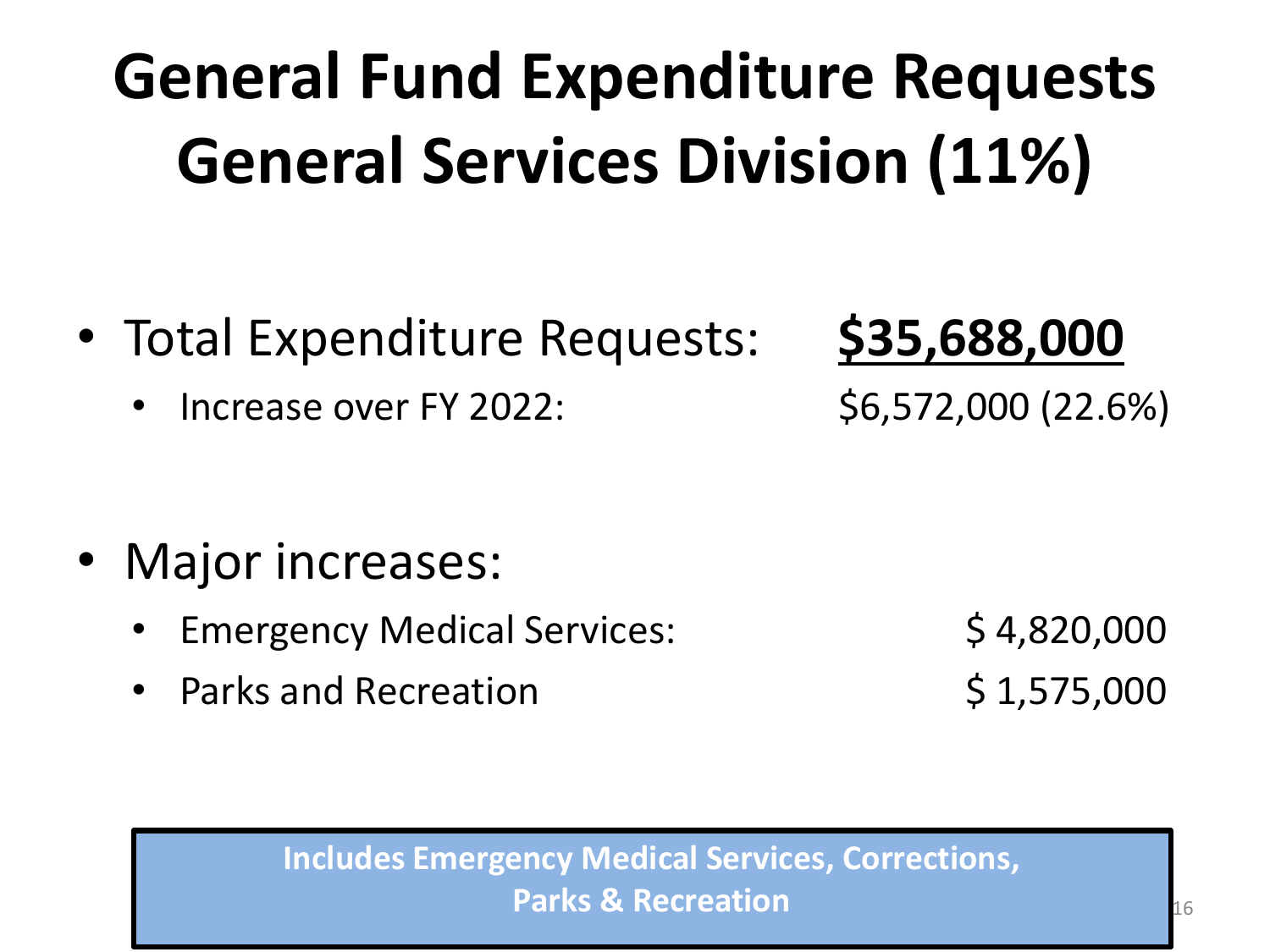### **General Fund Expenditure Requests Health Services Division (10%)**

- Total Expenditure Requests: **\$31,113,000**
	- Increase over FY 2022: \$1,220,000 (4.1%)
- Major increases:
	- extending to the coronavirus to the set of the set of  $\sim$  555,000  $\pm$  555,000
	- eralth Clinics and the settlement of the settlement of the settlement of the settlement of the settlement of the set of the set of the set of the set of the set of the set of the set of the set of the set of the set of the

**Core functions deal with the community's health assessment, education, service delivery, prevention, compliance, policy development, regulation, etc.**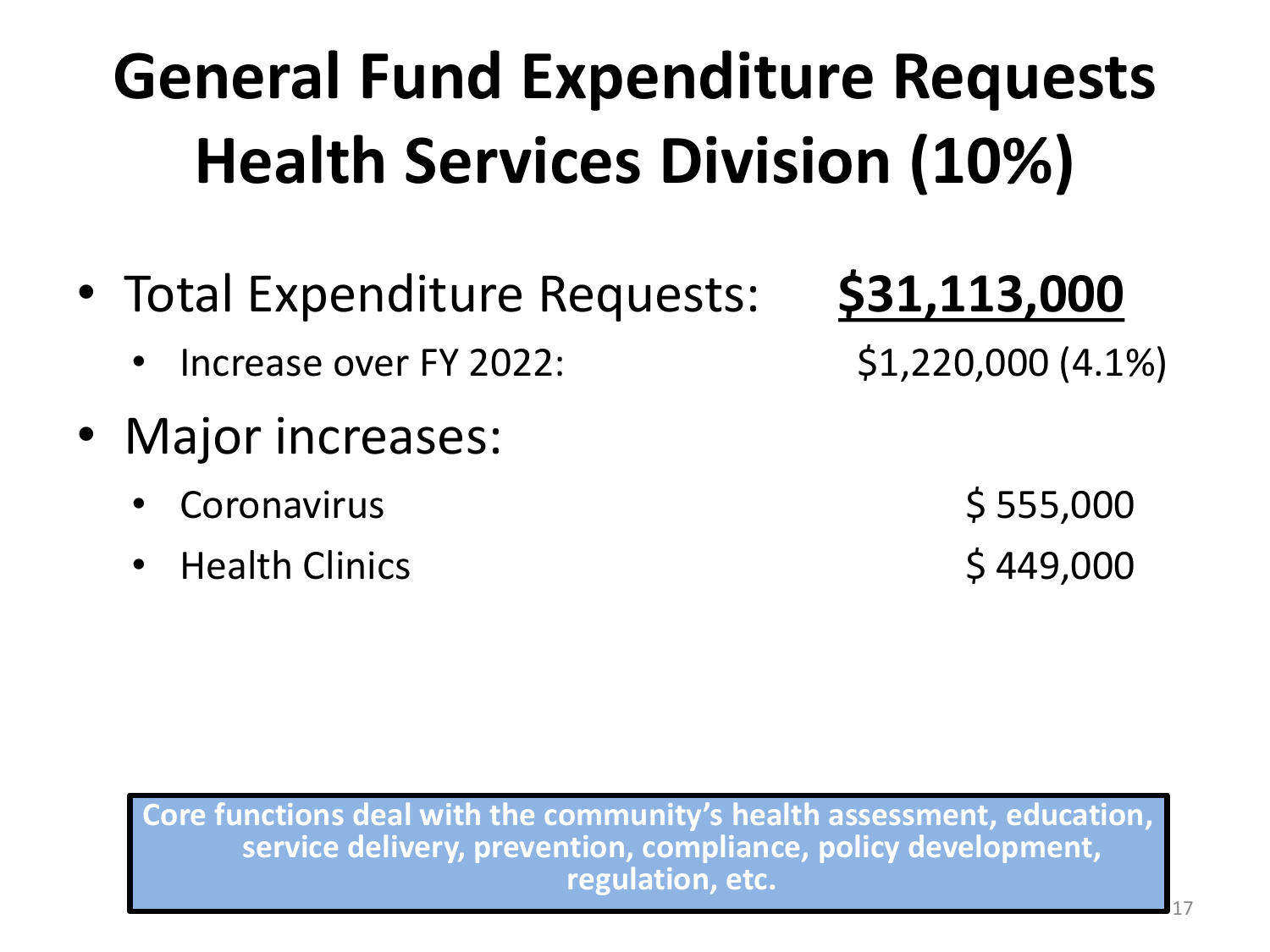18

### **General Fund Expenditure Requests Human Resources Division (1%)**

- Total Expenditure Requests: **\$2,490,000**
	- Increase over FY 2022: \$173,000 (7.5%)
- Major increases:
	-
	- Risk Management \$94,000

 $\beta$  Benefits  $\beta$  95,000

**Responsible for the County's human resources, medical insurance and other employee benefits, risk management, wellness and fitness programs, mailroom, etc.**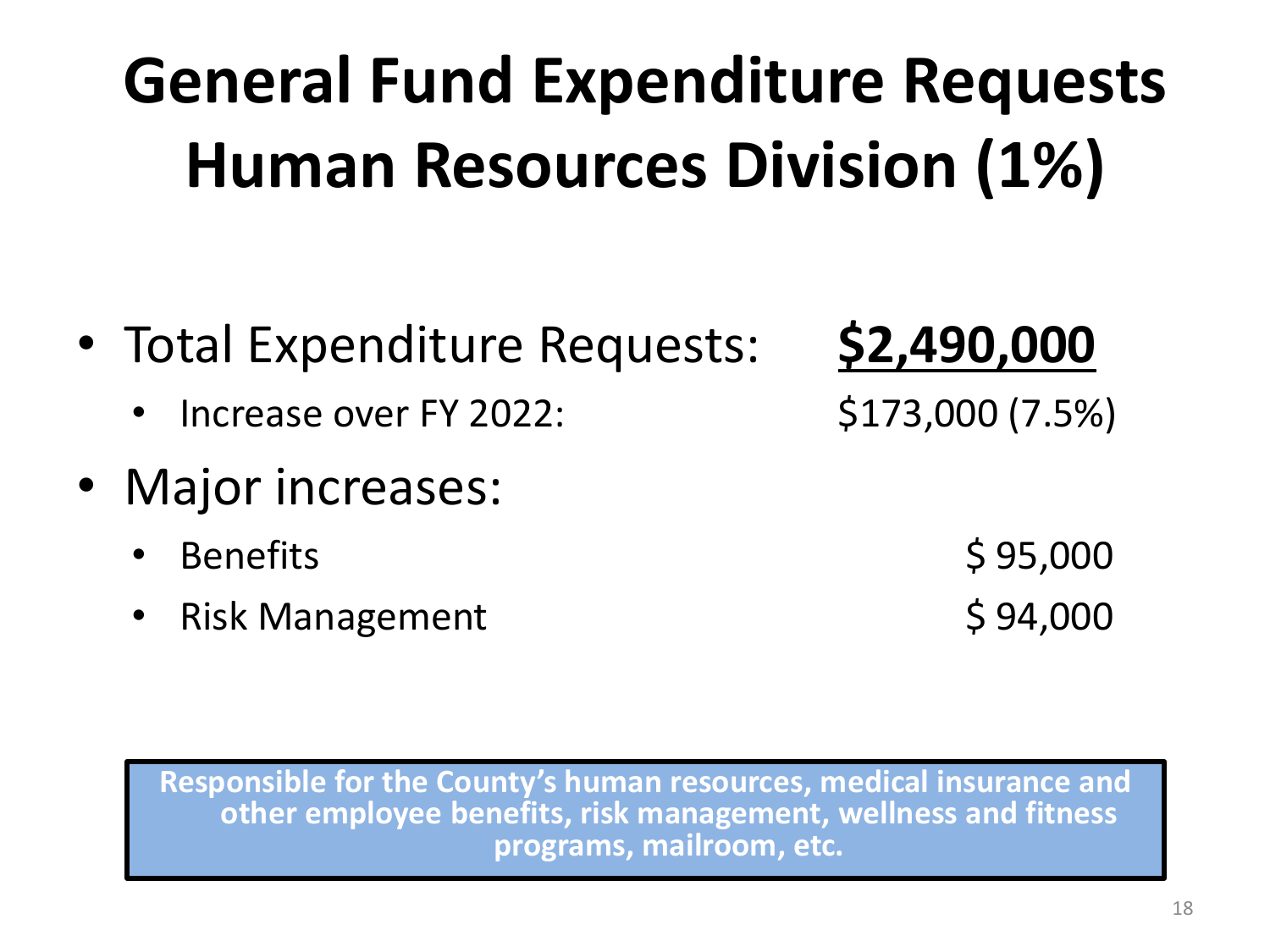### **General Fund Expenditure Requests Sheriff Division (20%)**

• Total Expenditure Requests: **\$66,965,000**

• Increase over FY 2022: \$6,459,000 (10.7%)

- Major changes:
	- Administration (salary adjustments)  $+$  \$ 5,925,000
	- Corrections +\$ 678,000

#### **An accumulation of several departments whose primary function is law enforcement**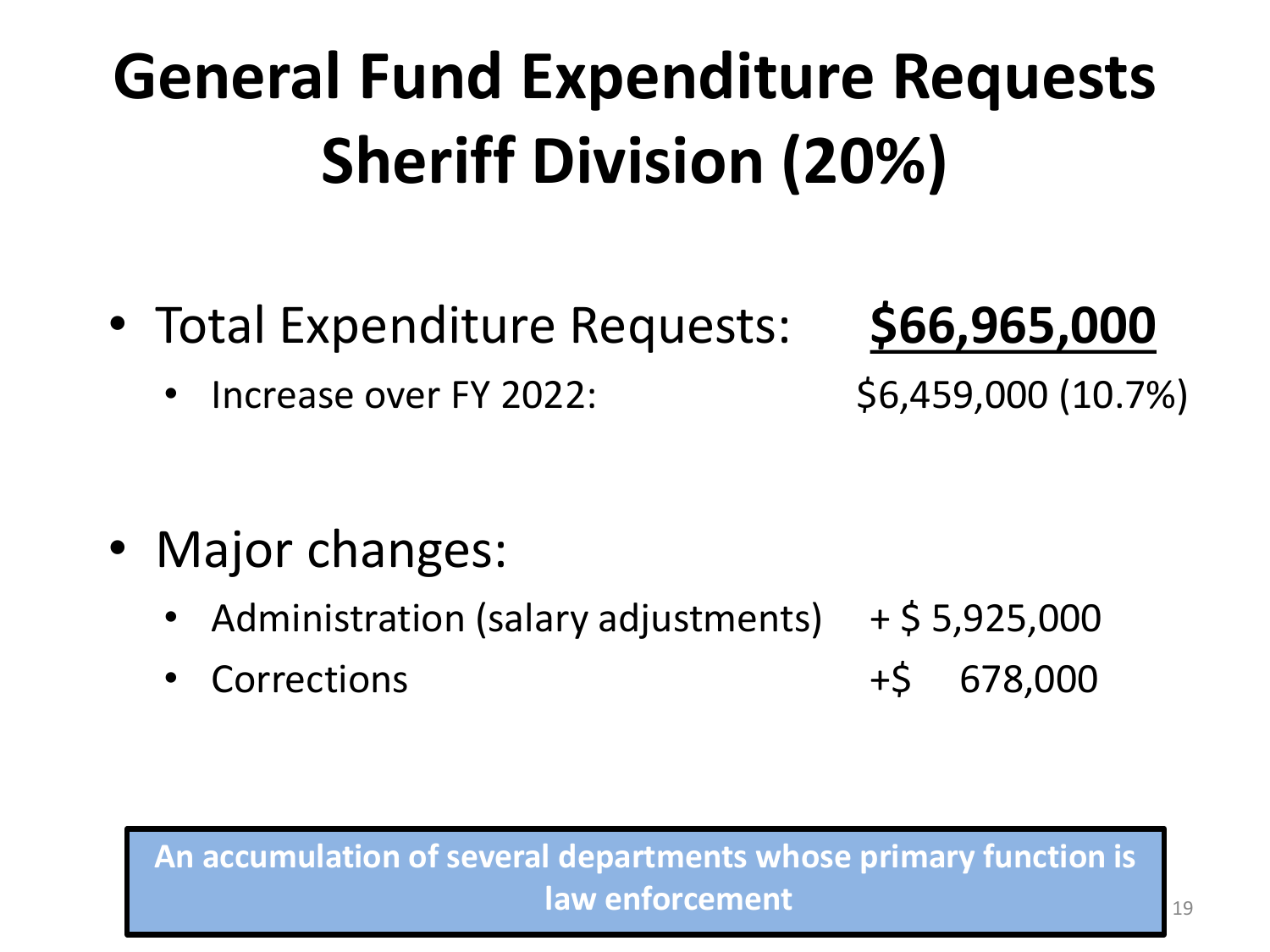## **General Fund Expenditure Requests by Type**

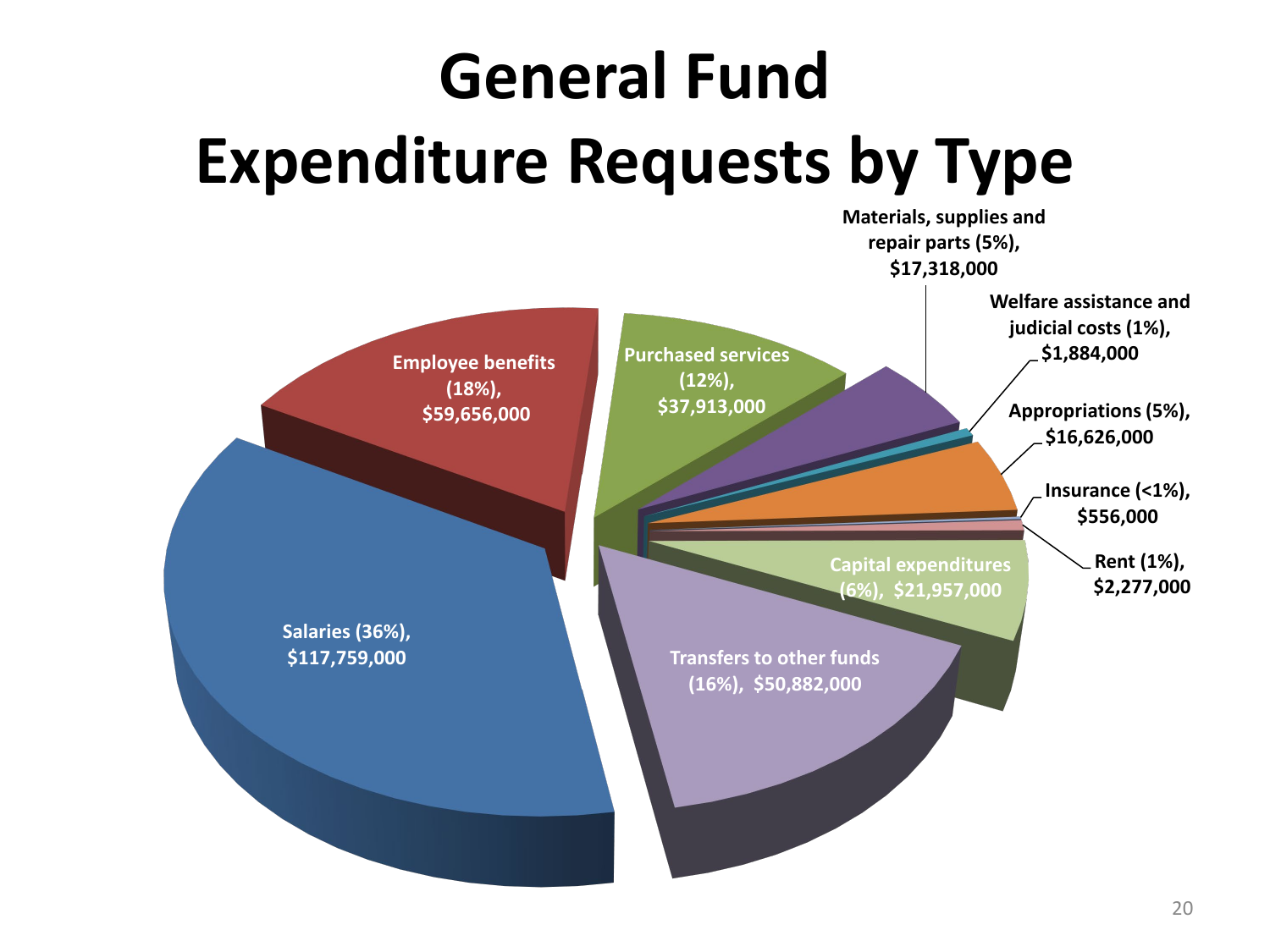## **General Fund Significant Operating Costs**

- Salaries and Employee Benefits
	- **54%** of General Fund budget requests
	- Budget request includes:
		- » Net decrease of 2 FT Positions
			- - 27 Health Department (Coronavirus)
			- +17 EMS (absorbing East Ridge area)
			- + 5 Parks & Recreation
			- + 2 County Commission
		- » No increase in health insurance costs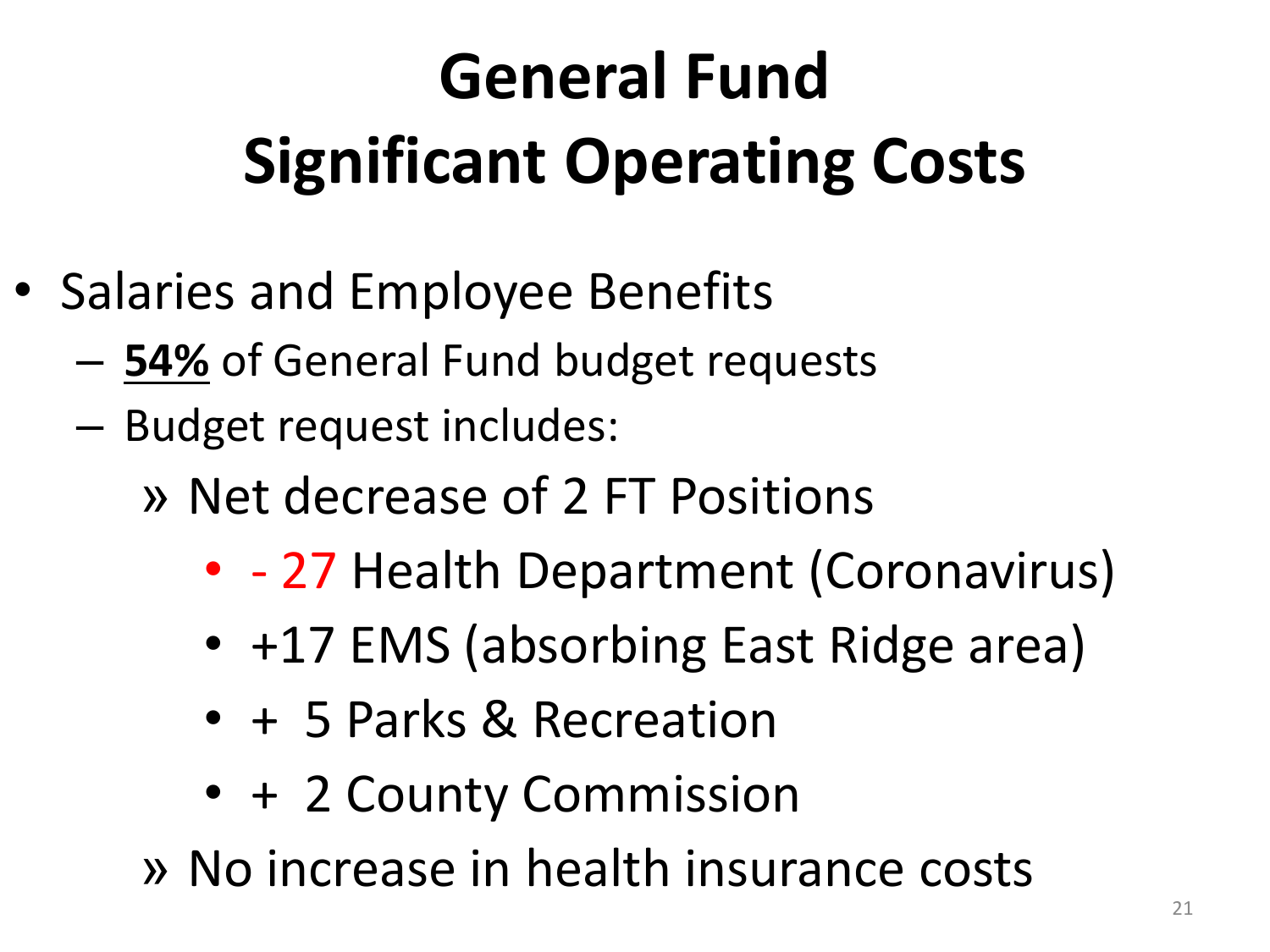### **Employee Salaries**

*(36% of Budget Requests)*

- Full-Time County employees:
	- **2,015** in FY 2022 budget
	- **2,013** in FY 2023 requests
- Average salary of a County full-time employee: **\$48,778**
- Median salary of a County full-time employee: **\$43,211**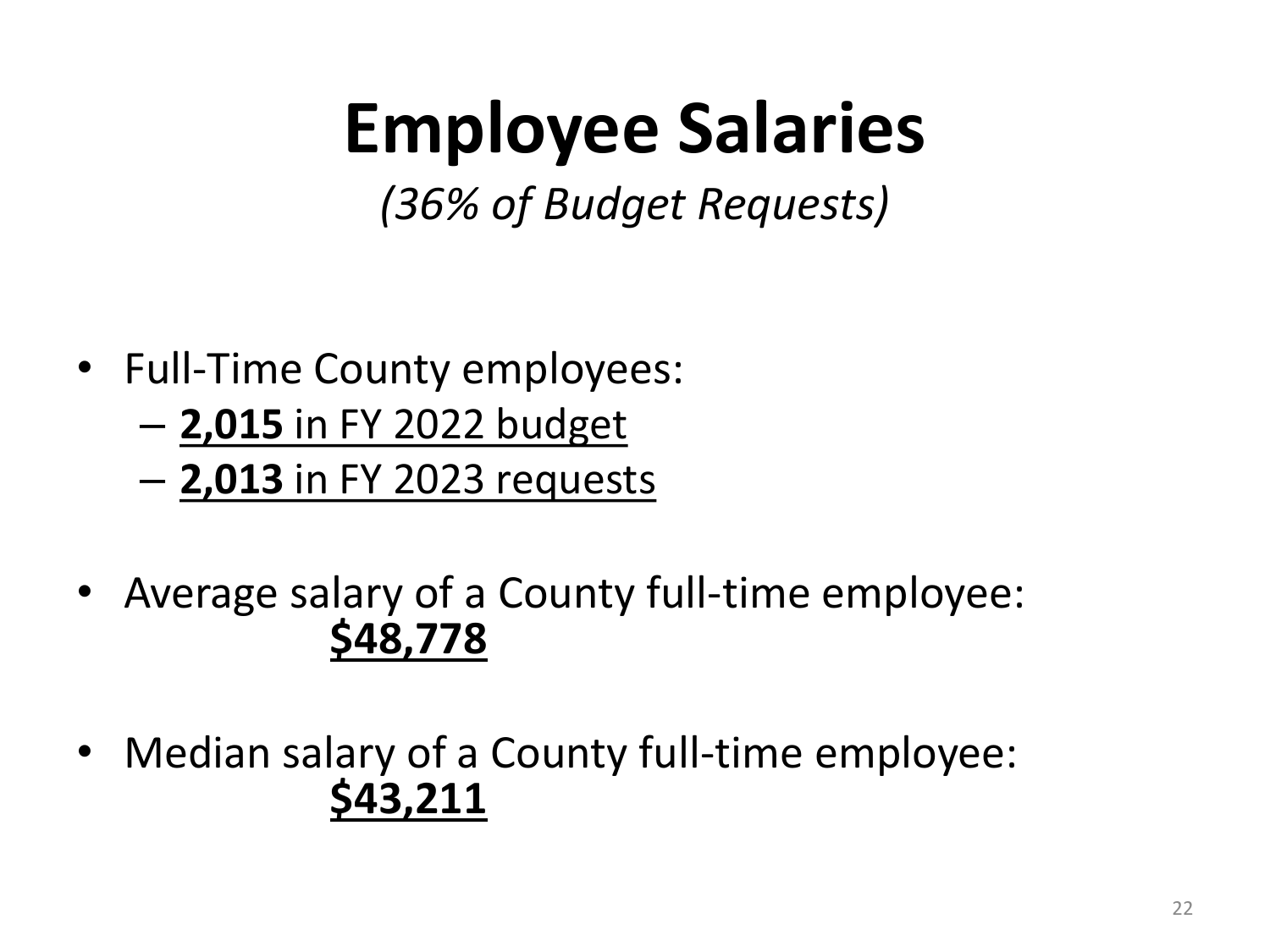### **Employee Salaries**

*(36% of Budget Requests)*

- The Major Challenge in FY 2023 Budget
	- Issues with recruitment and retention
	- Requests include > \$13 million to address salary shortfalls (not including annual raise requests)
		- Corrections, EMS, Nursing, Highway Department
	- We are currently working on a plan to address these issues, but they cannot be completely resolved without additional revenues.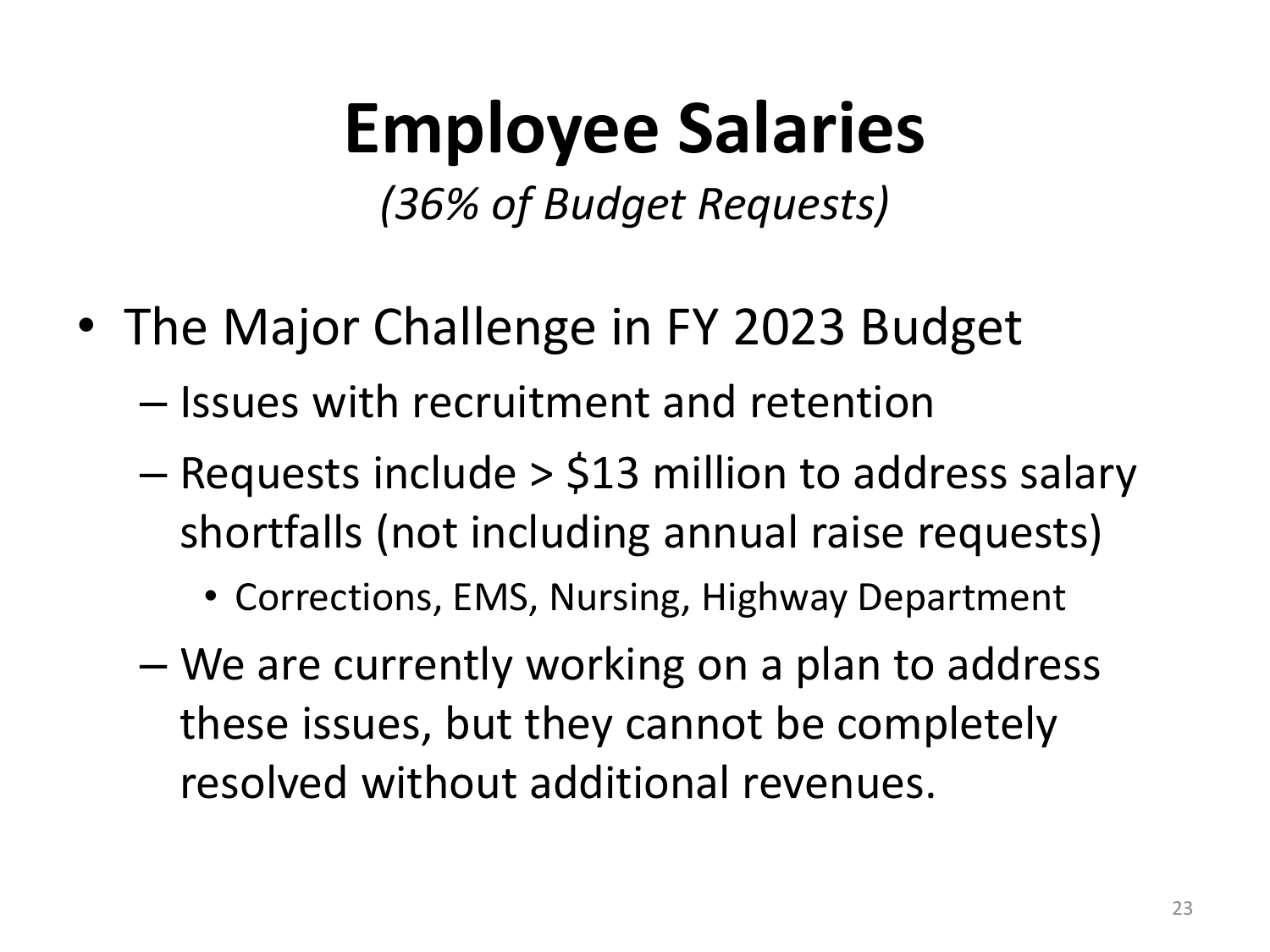# **Employee Salaries**

### 9-Year History of Employee Salary Increases

- $-$  FY 2014  $-$ 0- %
- $-$  FY 2015 2.5%
- 
- 
- 
- 
- 
- $-$  FY 2021  $-$ 0- %
- 
- 
- FY 2016 1.5% (with floor of \$750)
- FY 2017 2.5% (with floor of \$1,250)
- FY 2018 1.5% (with floor of \$750)
- FY 2019 3.0% (with floor of \$1,500)
- $-$  FY 2020 2.5% (with floor of \$1,250)
	-
- FY 2022 4.0% (with floor of \$2,000)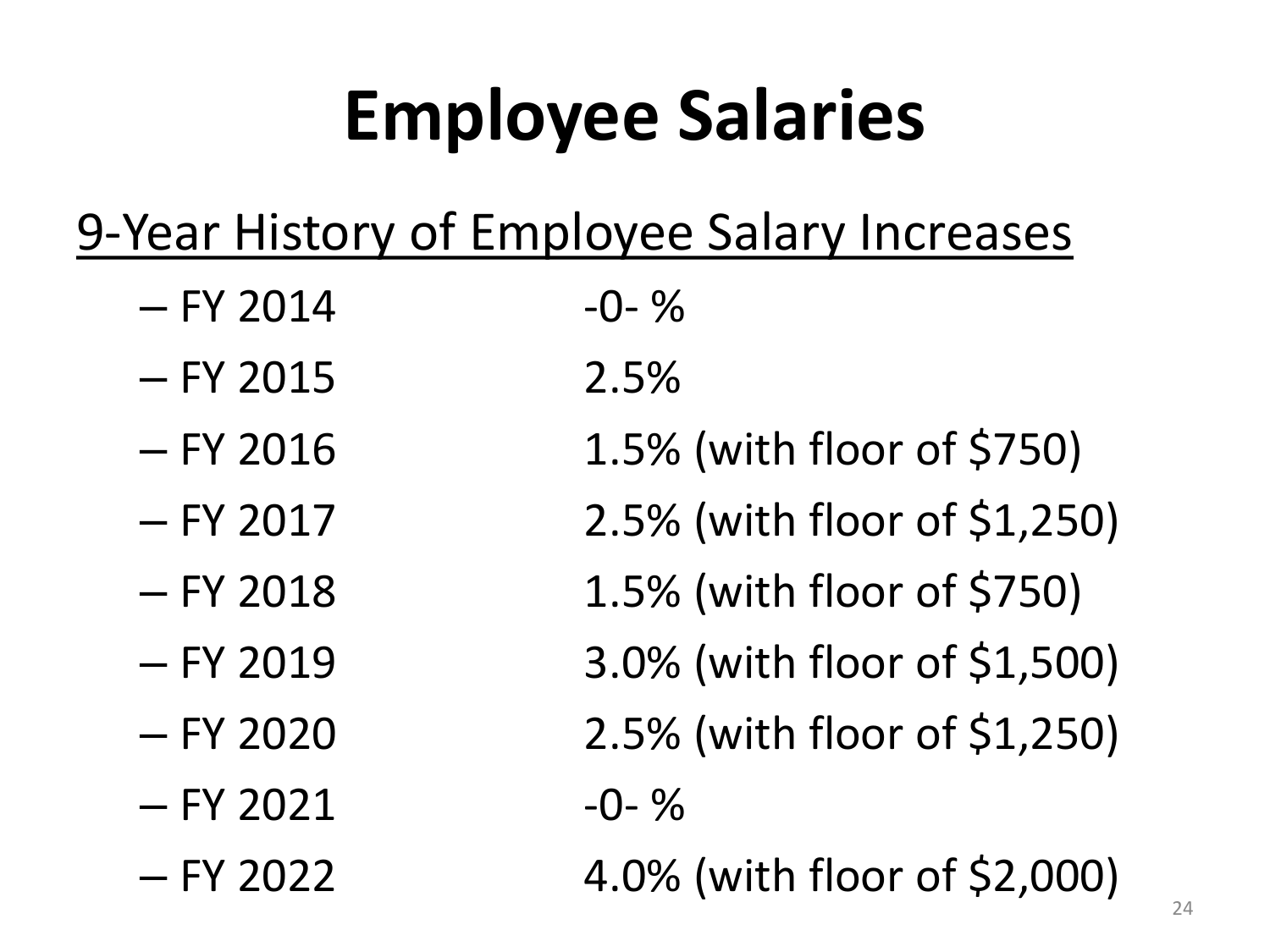### **Employee Health Benefits**

*(10.2% of Budget Requests)*

- Total FY 2023 requests: **\$33,382,000**
- Health costs include:
	- Medical and prescription drug claims
	- Employee Clinic
	- Employee Pharmacy
	- Medical costs for retirees (up to age 65)
	- Stop loss coverage (claims > \$275,000/year)
	- Administrative fees paid to CIGNA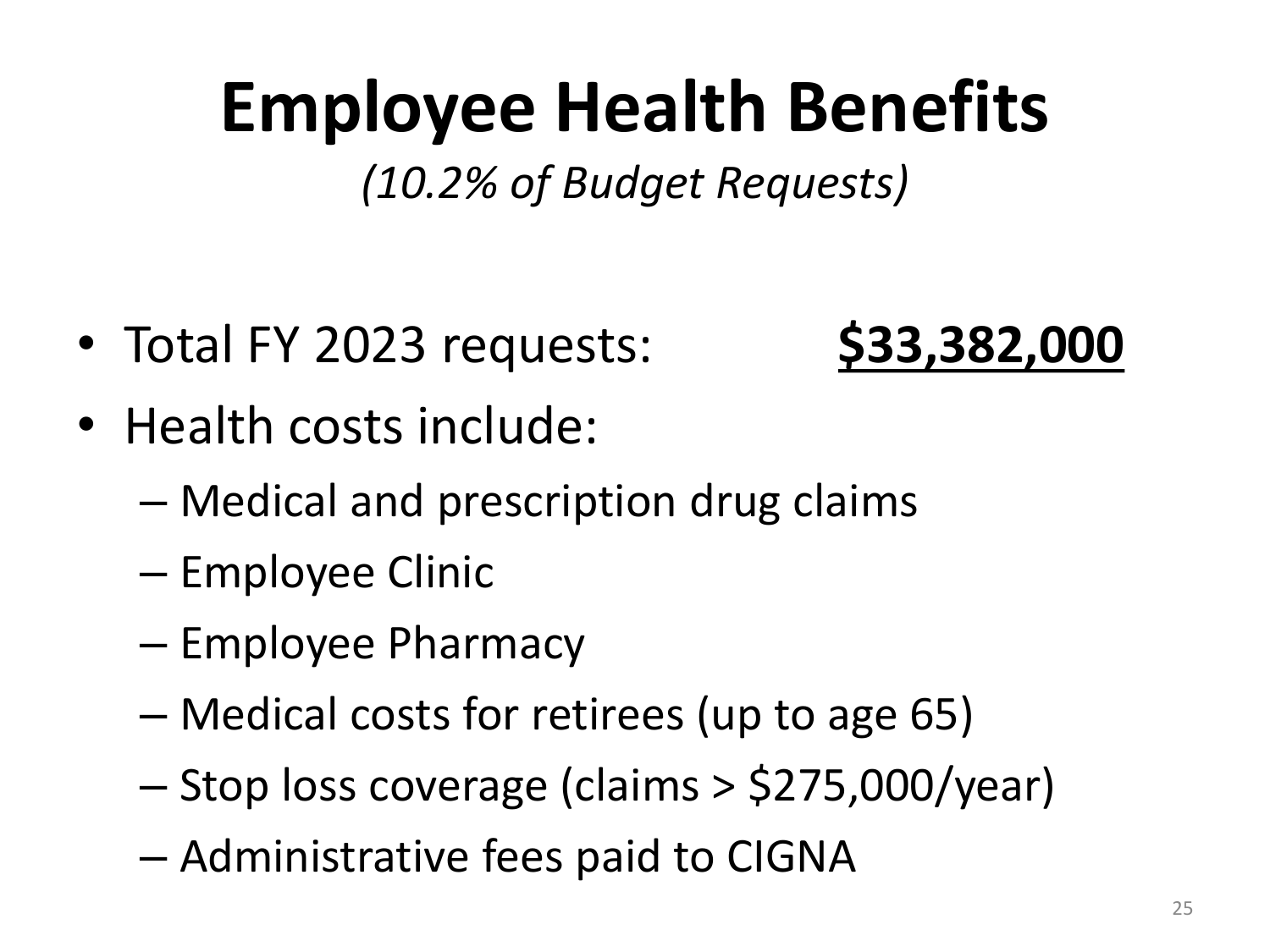# **Employee Health Benefits**

### Items of Note for FY 2023 Budget

- Claims experience for FY 2022 is in line with budget
- No changes are proposed to Health Insurance coverage
- No increase in FY 2023 premiums to employees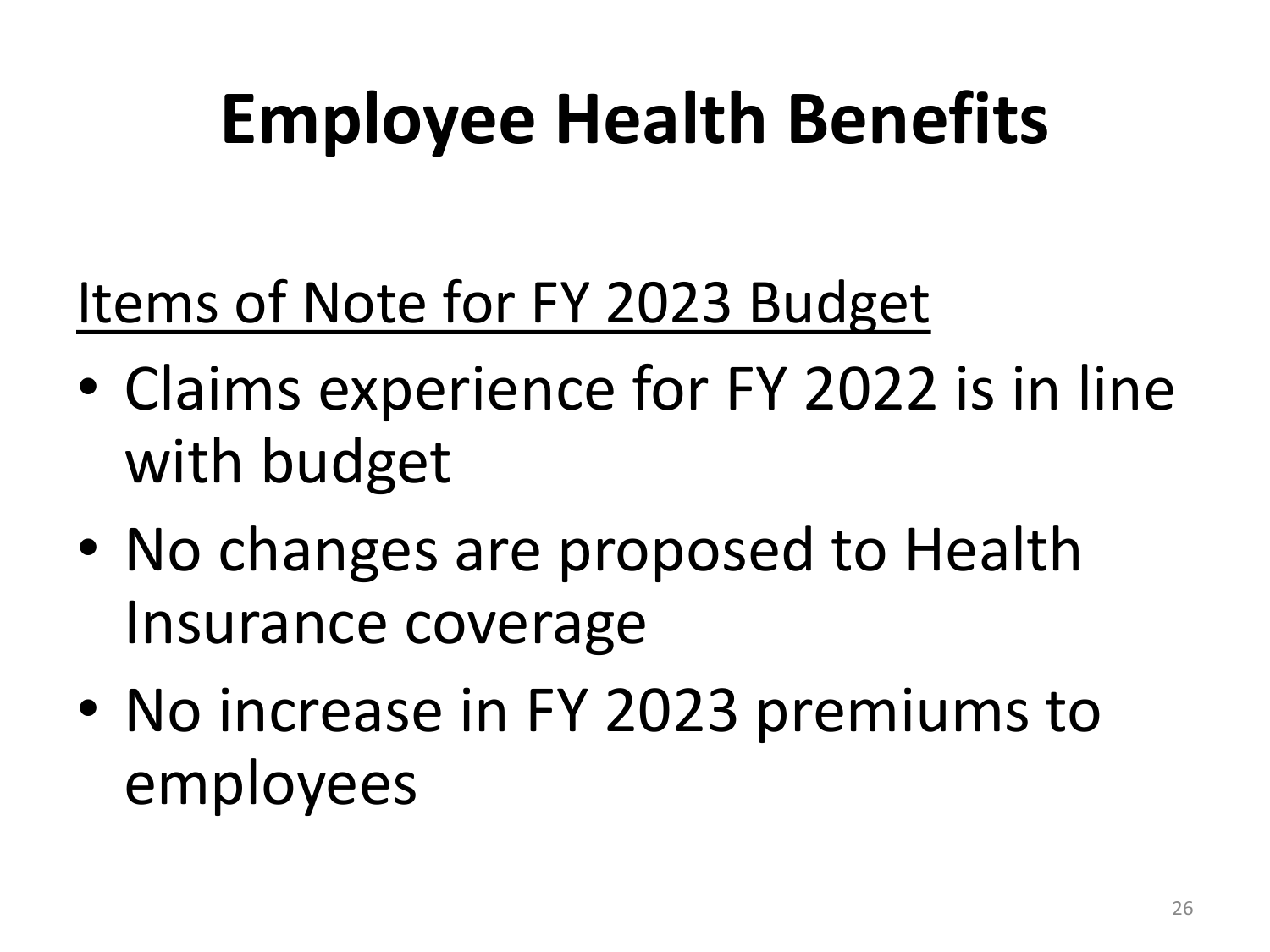### **Employee Health Benefits Self-Insurance Fund FY 2013 – 2021 (actual); FY 2022 (projected)**

### **Fund Balance**

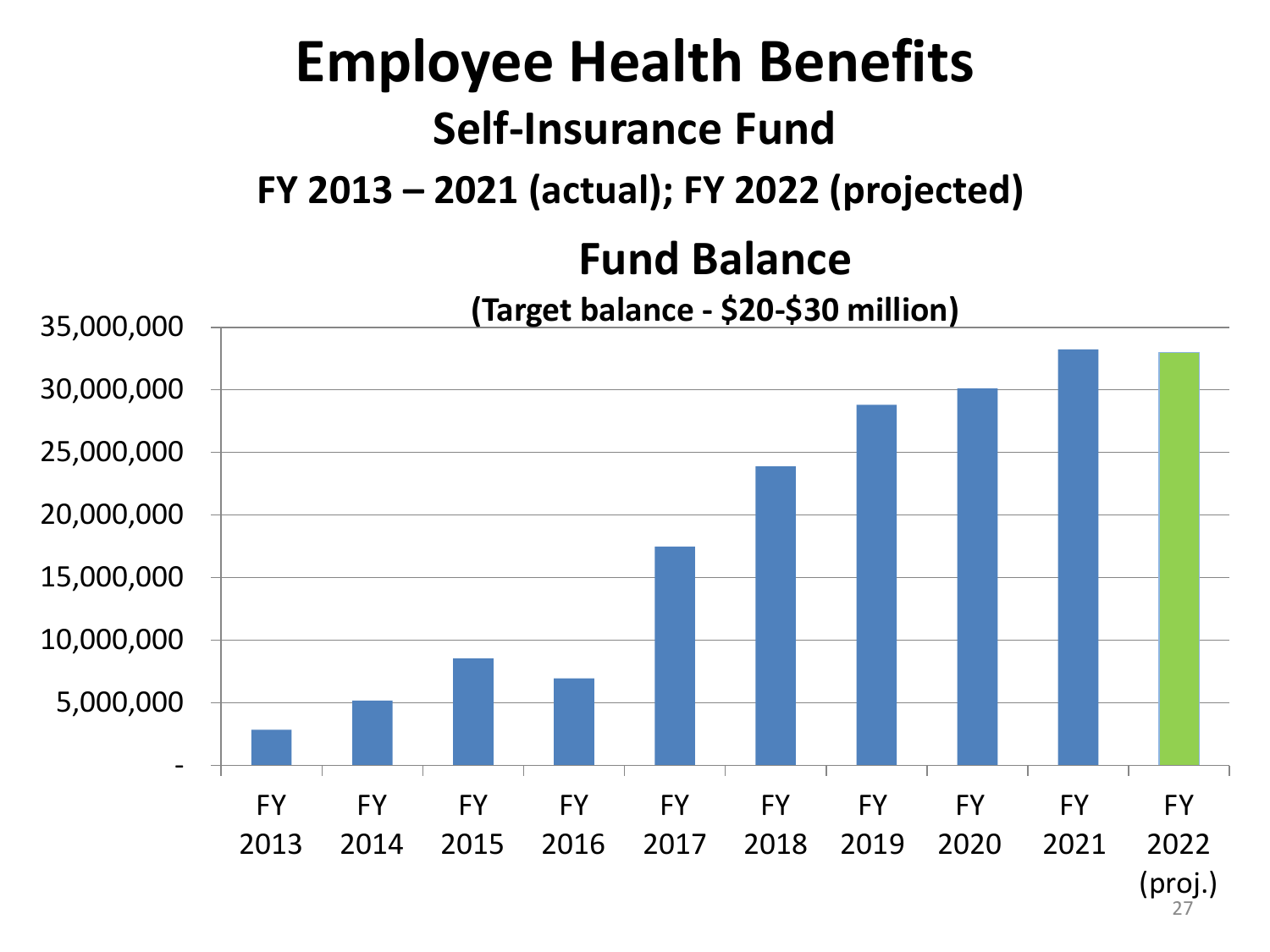### **Employee Pension Benefits**

*(4.4% of Budget Requests)*

### 3 Types of Pension Benefits

- 1. TCRS Legacy Plan
	- Covers employees hired prior to October 1, 2015
- 2. TCRS Hybrid Plan
	- Covers employees hired October 1, 2015 and after
- 3. TCRS Bridge Plan
	- Covers certain POST certified Sheriff employees for enhanced pension benefits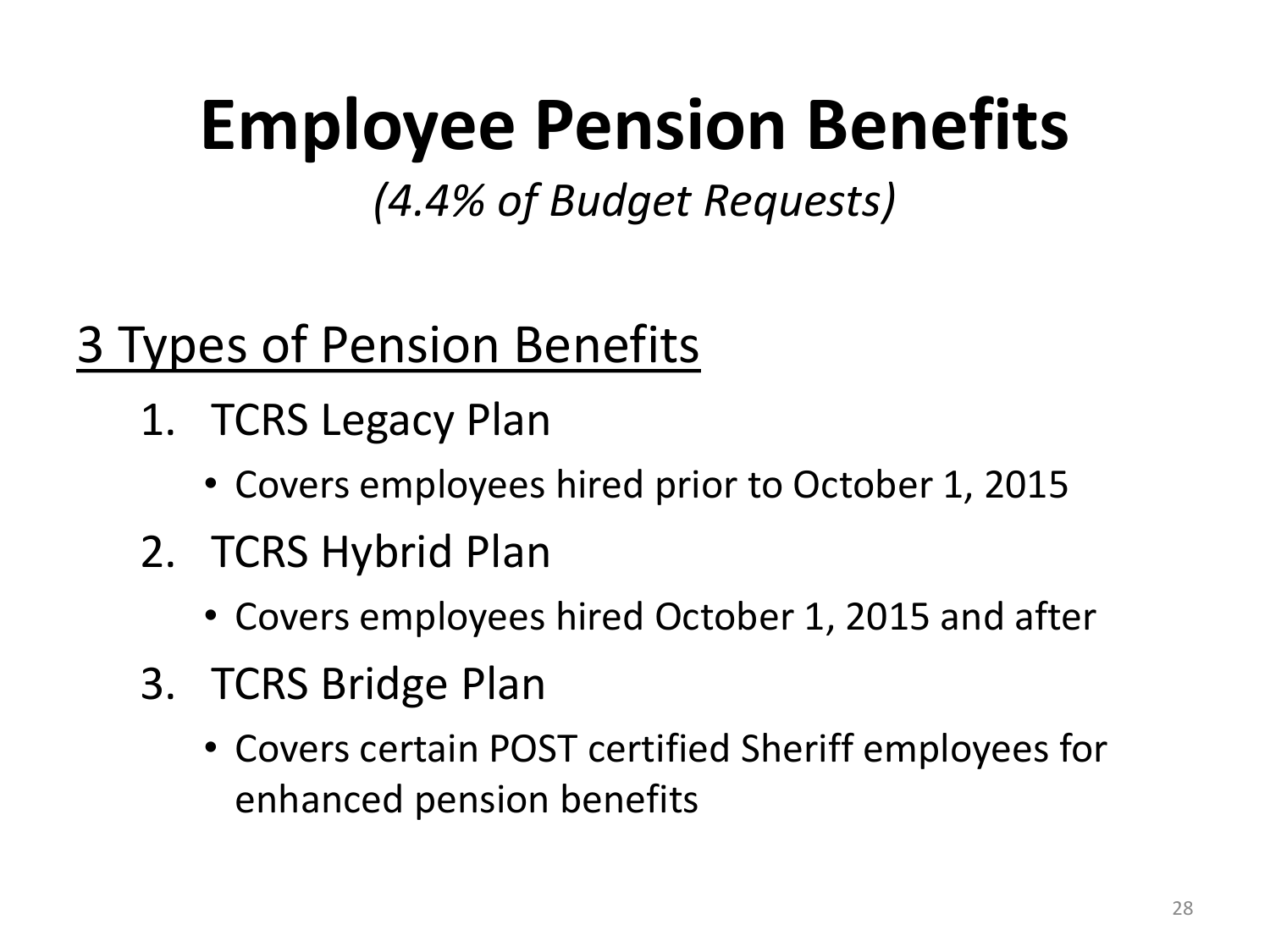# **Employee Pension Benefits**

#### **TCRS Legacy Plan**

- Total FY 2023 request **\$10,814,000**
- Rate remains at **14.7%** of covered payroll

### **TCRS Hybrid Plan**

- Total FY 2023 request **\$3,344,000**
- Rate increased from **7.04%** to **7.59%** of covered payroll

### **TCRS Bridge Plan**

- Total FY 2023 request **\$274,000**
- Rate remains at **3.5%** of covered payroll (legacy)
- Rate increased to **0.90%** of covered payroll (hybrid)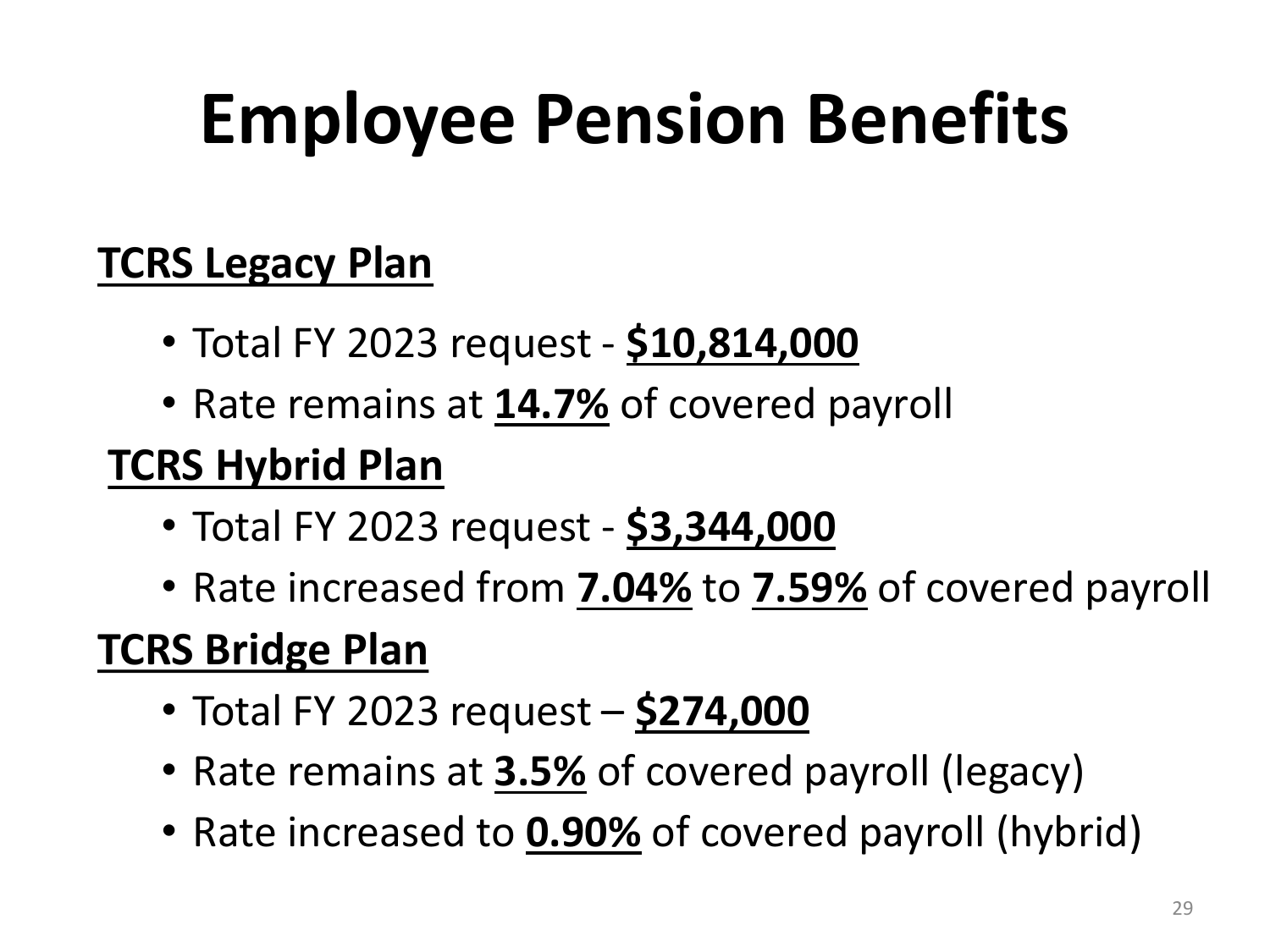# **General Fund Other Significant Operating Costs**

### Housing of Corrections Inmates

• Request in FY 2023 budget  $(8.7%)$   $$28,148,000$ 



- Cost is requested to increase \$678,000 from FY 2022.
- Population at Silverdale is starting to grow again
	- From 1,002 inmates/day in FY 2021 to 1,040/day CYTD
- Two major renovation projects (total cost of \$30 million) continue at Silverdale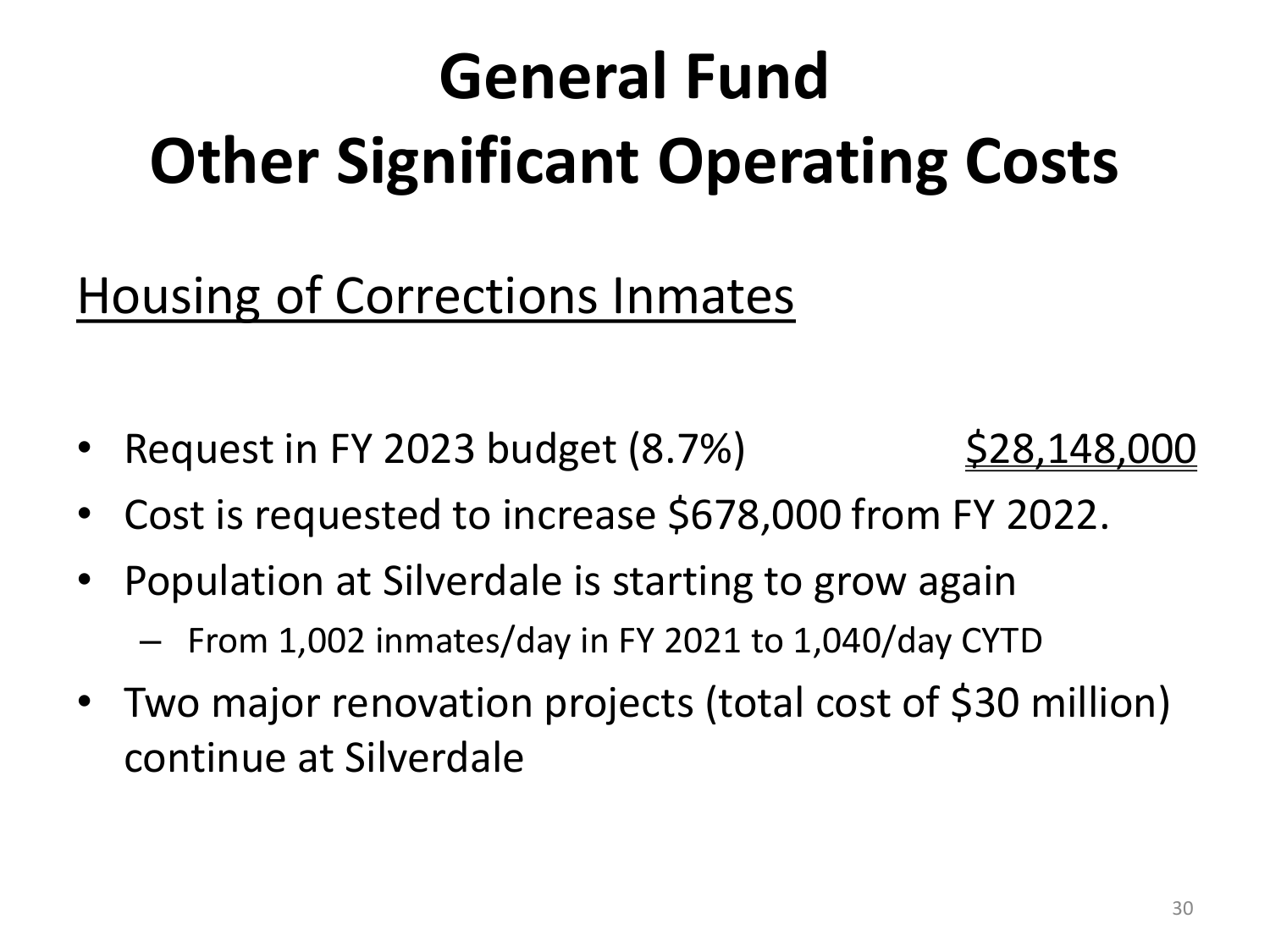## **General Fund Capital Outlay Requests**

- Capital Outlay requests: **\$22,177,000** 
	-
	- Parks and Recreation **\$ 5,405,000**
	-
	- Fleet Management (leased vehicles) **\$ 1,472,000**
	-
- Examples:
	- Vehicle replacement
	- Computers
	- Repairs & maintenance to buildings
	- $-$  Office furniture and equipment, etc.  $\qquad \qquad _{31}$
- 
- EMS **\$ 7,185,000**
	-
- Sheriff **\$ 3,916,000**
	-
- Highway **\$ 940,000**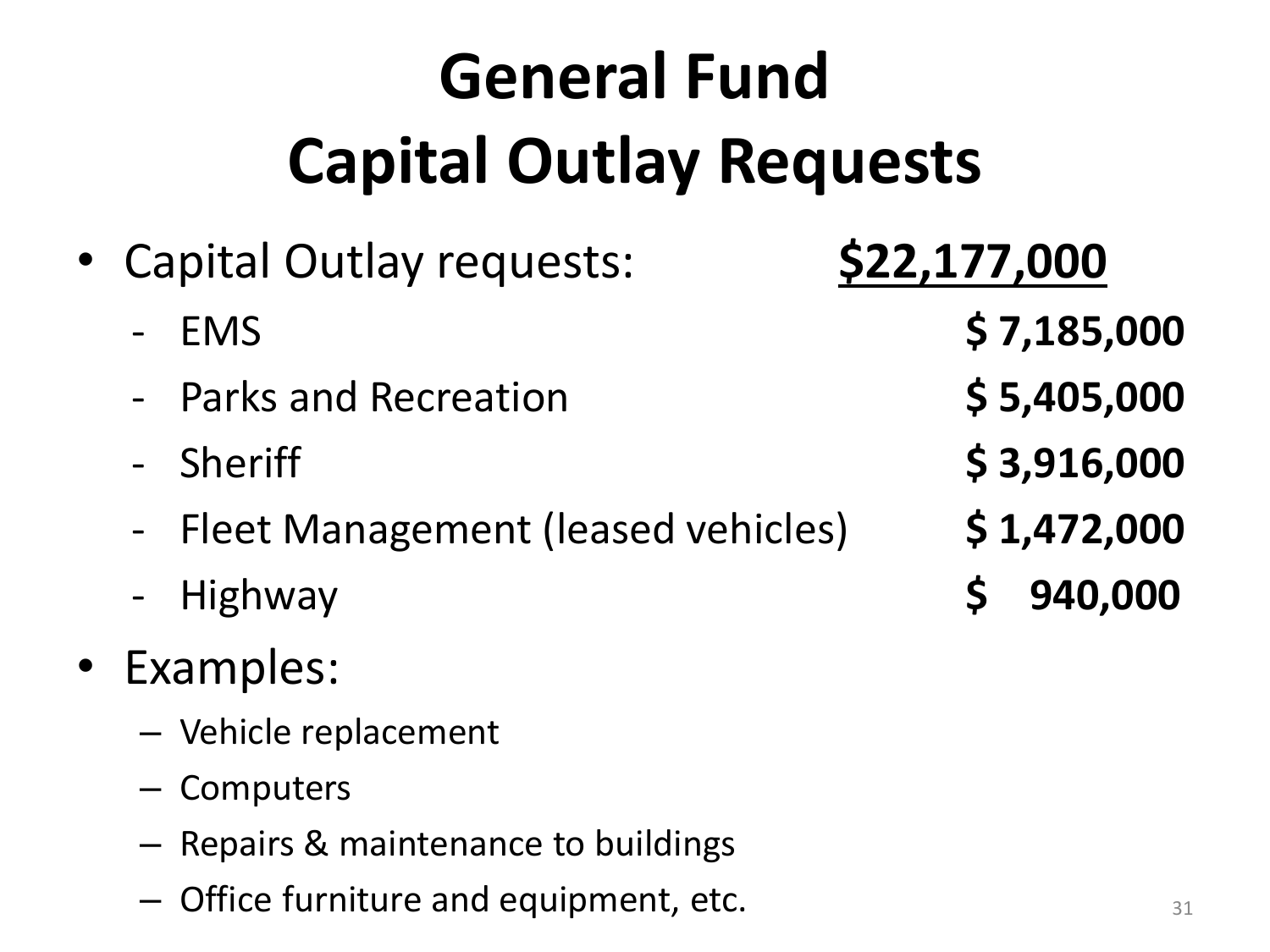### **General Fund Capital Outlay Requests**

- Major capital items are not included in the annual Capital Outlay budget – such as:
	- New schools and/or additions/renovations to schools
	- Construction of new buildings (VFDs)
	- Significant building renovations (Jail, Courthouse, etc.)
	- Significant highway improvement projects
- All such major capital expenditures are recommended by the Mayor and spent upon approval of the County Commission.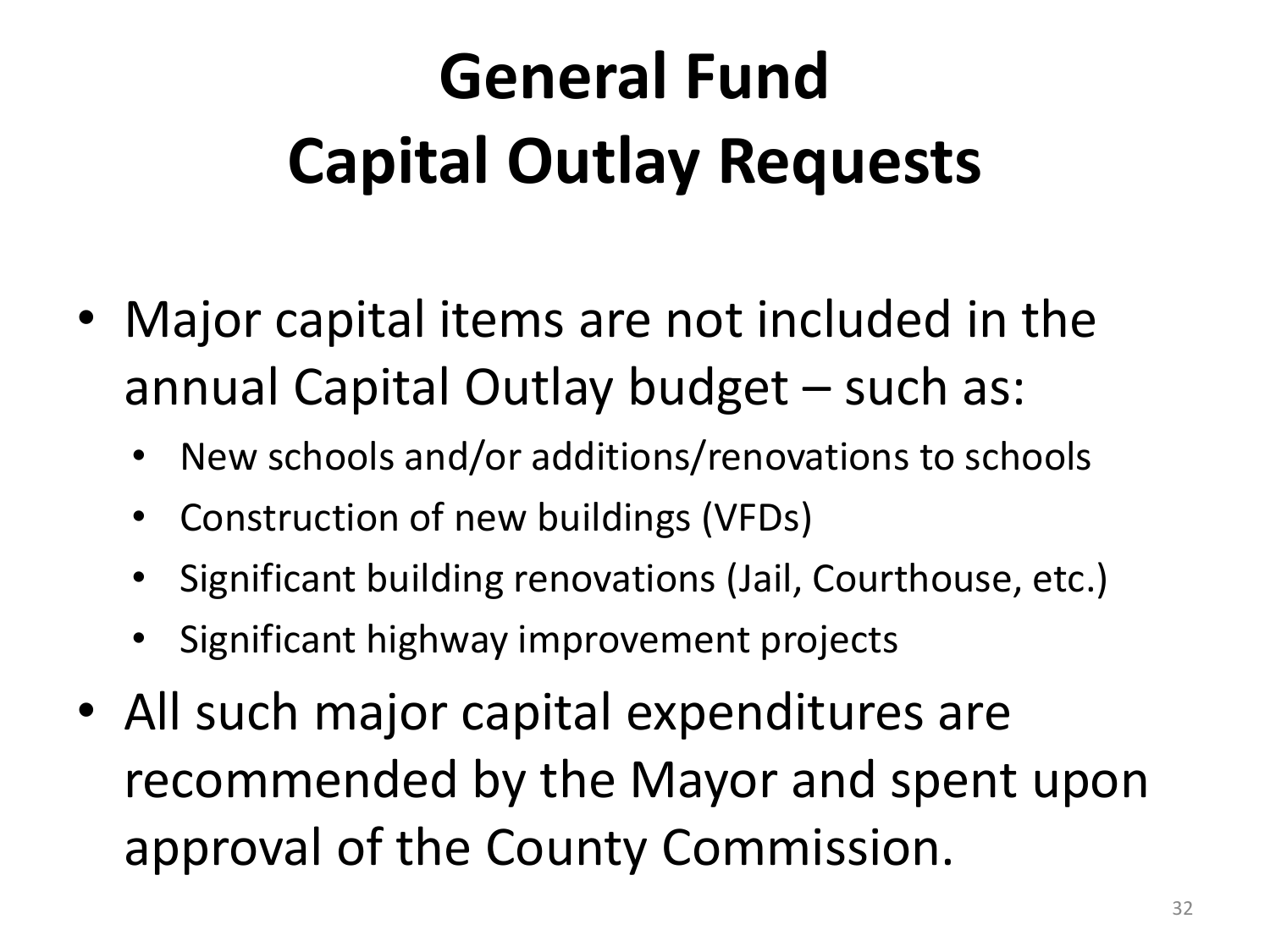### **General Fund Fund Balance** FY 2013 – 2021 (Actual), 2022 (Projected)

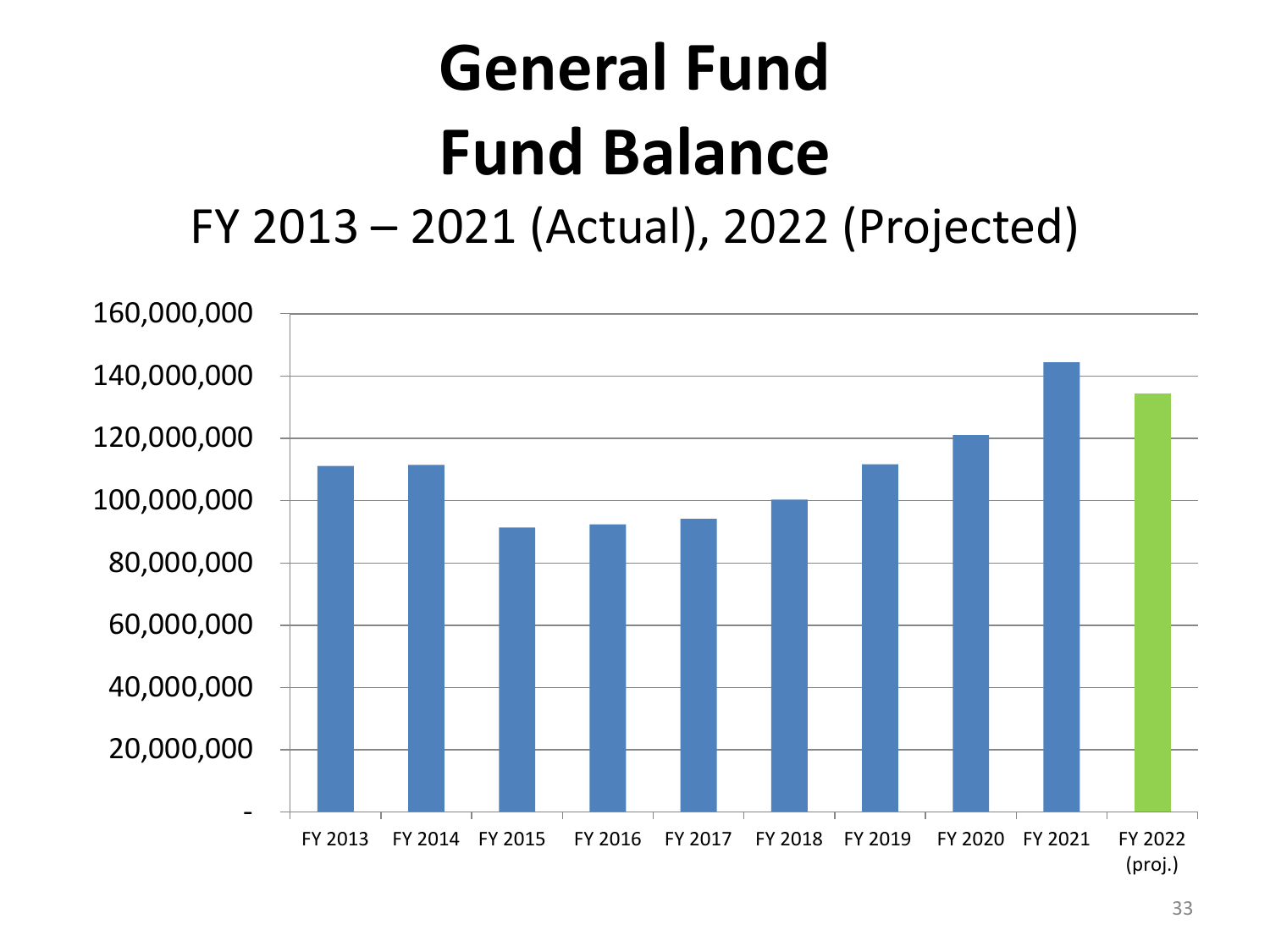### **Debt Service Fund Scheduled Debt Service Payments**

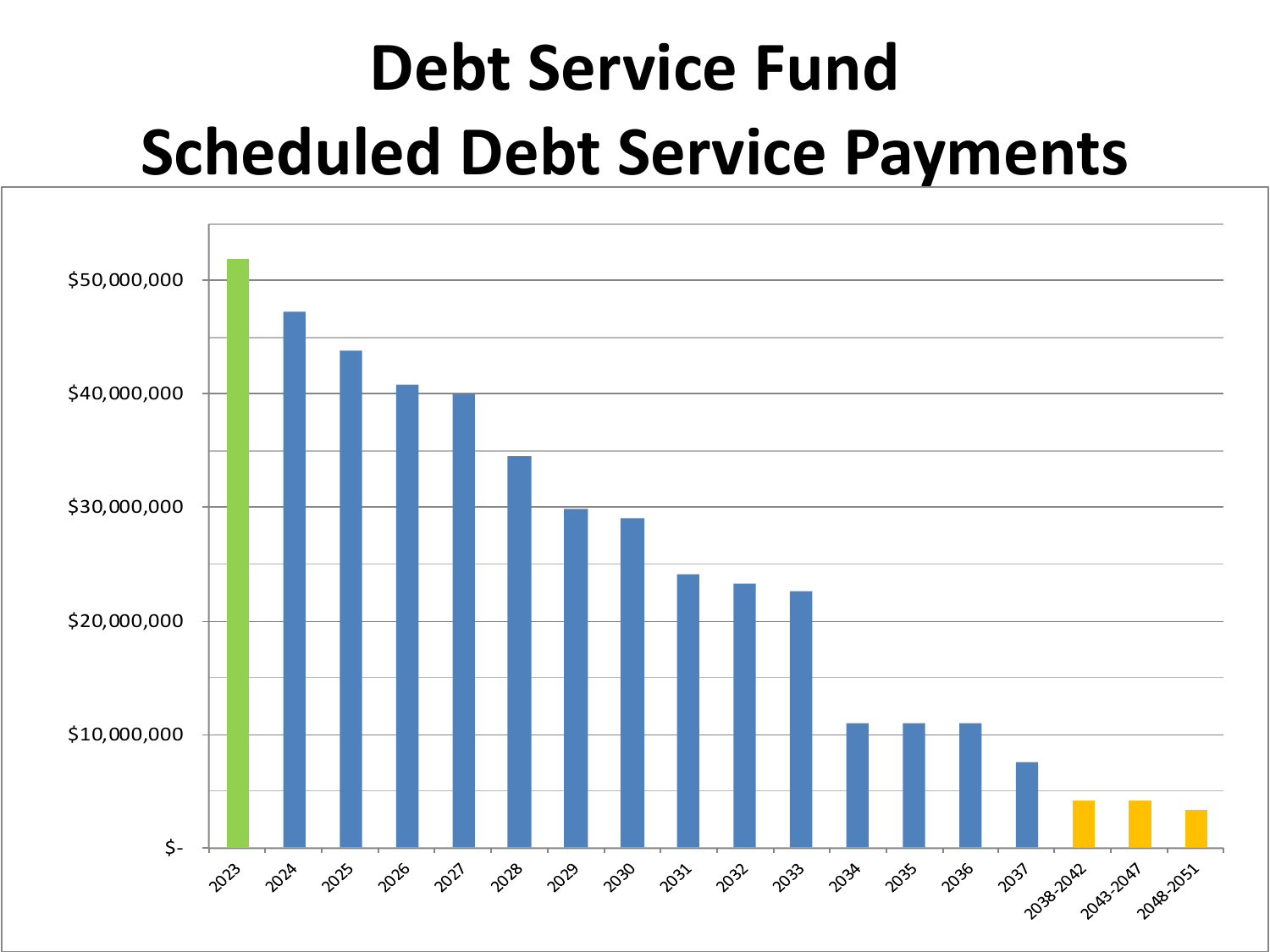### **Other Budgeted Funds Hotel Motel Fund History of Collections**

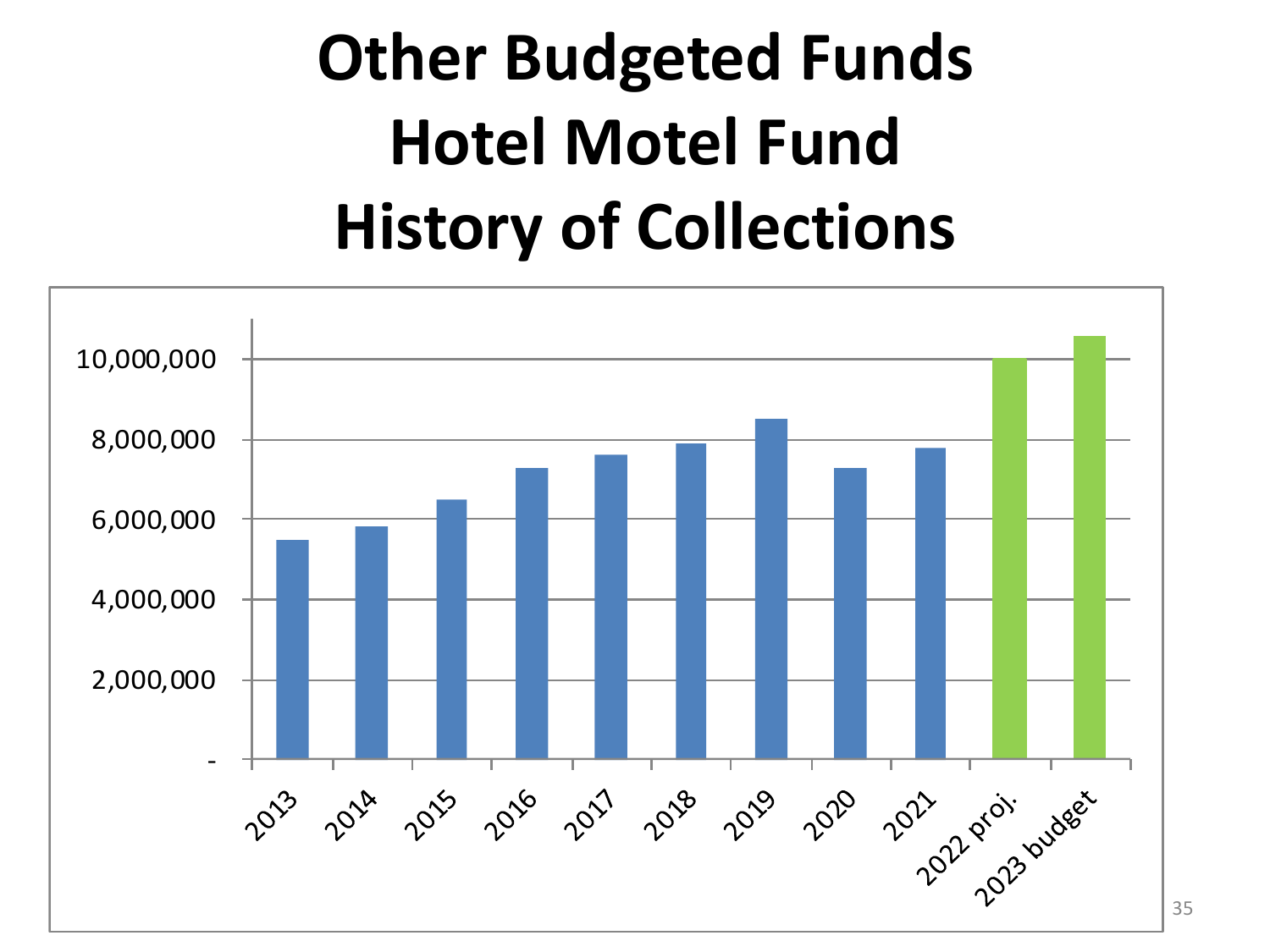## **American Rescue Plan (ARP)**

- Awarded \$71.4 million in proceeds
	- Final payment of \$35 million to arrive this month
- ARP revenues/expenditures are NOT included in the FY 2023 budget
- Commission has appropriated spending to date - \$32.5 million
- Balance remaining \$38.9 million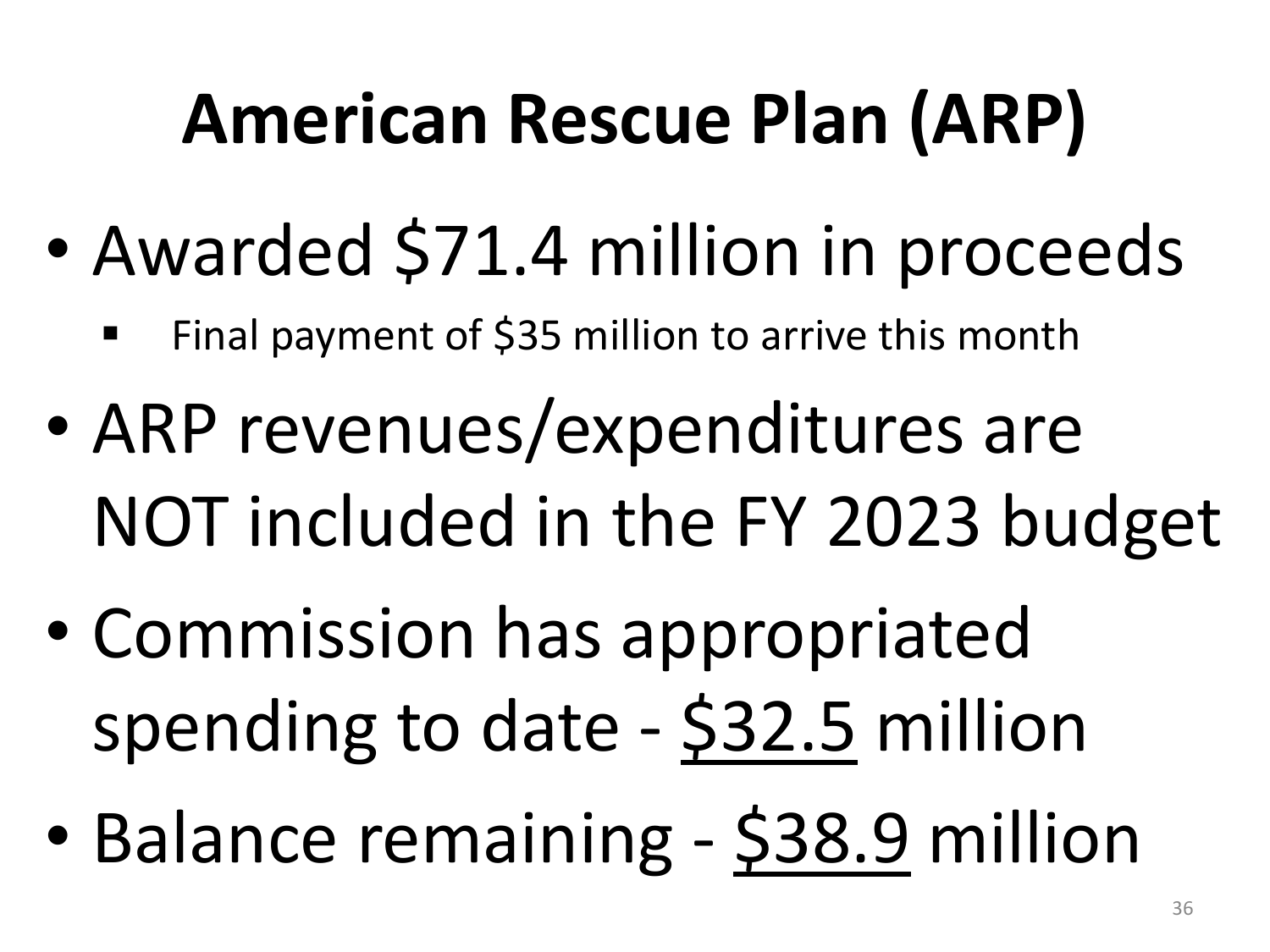### **American Rescue Plan (ARP) Total Awarded - \$71.4M**

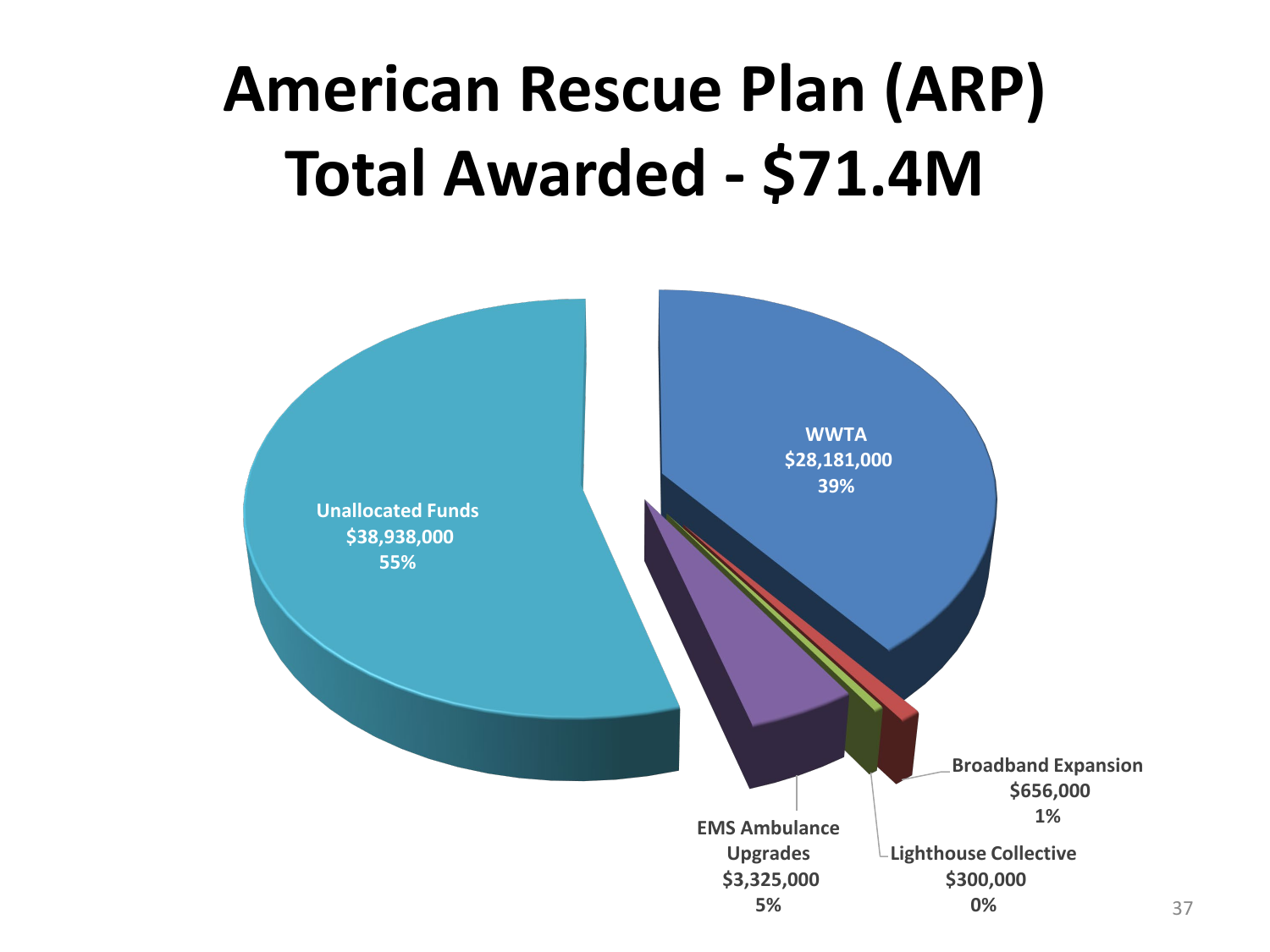# **FY 2023 Budget – Priorities**

- 1. Maintain services within current fiscal constraints
	- Public Health continue battle vs. COVID
	- Meet all Maintenance of Efforts requirements
	- We do not anticipate a request for an increase in property tax rates
- 2. Employee Compensation challenges
- 3. Maintain sound financial position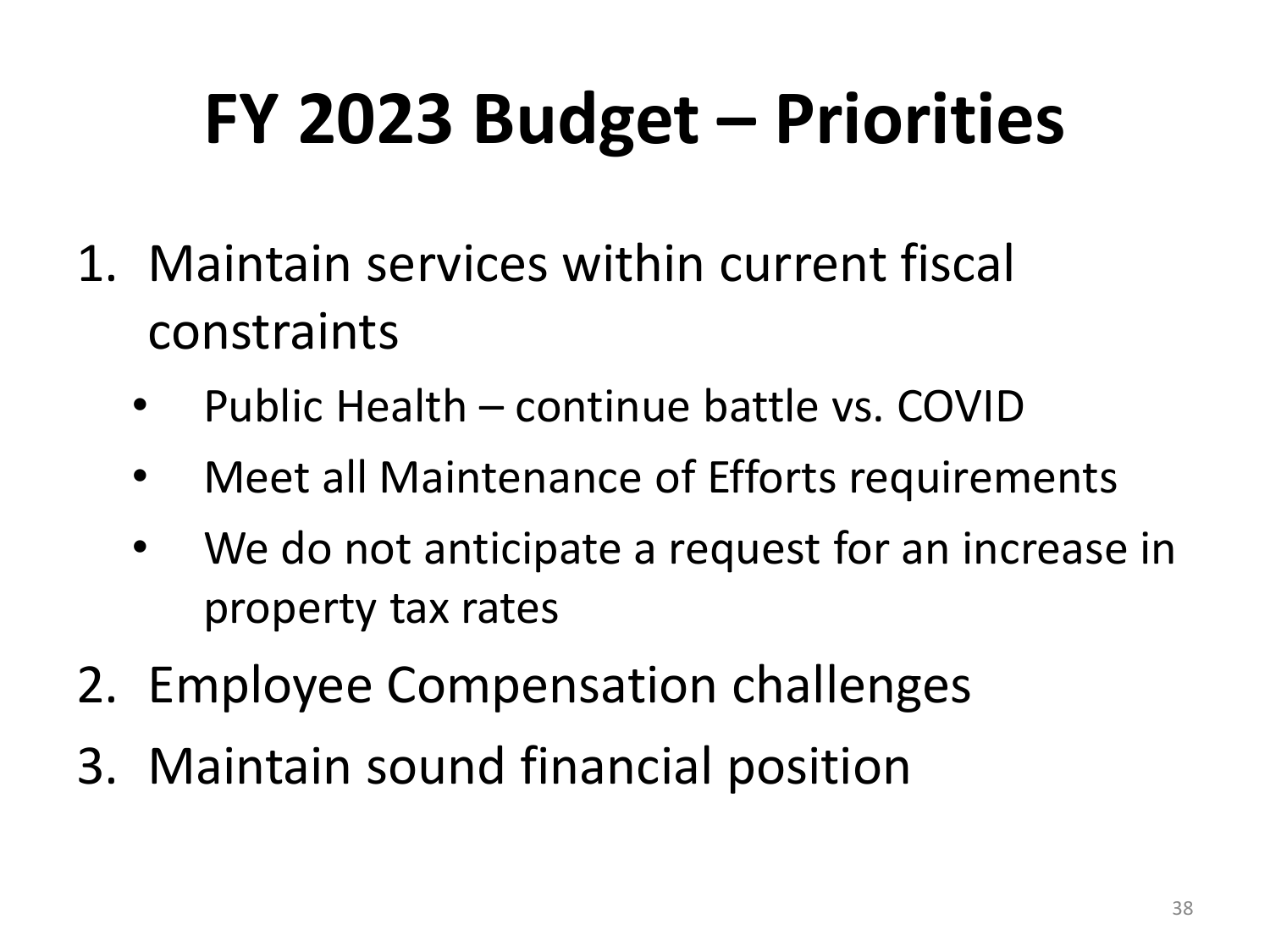**Hamilton County Budget Workshop**

QUESTIONS